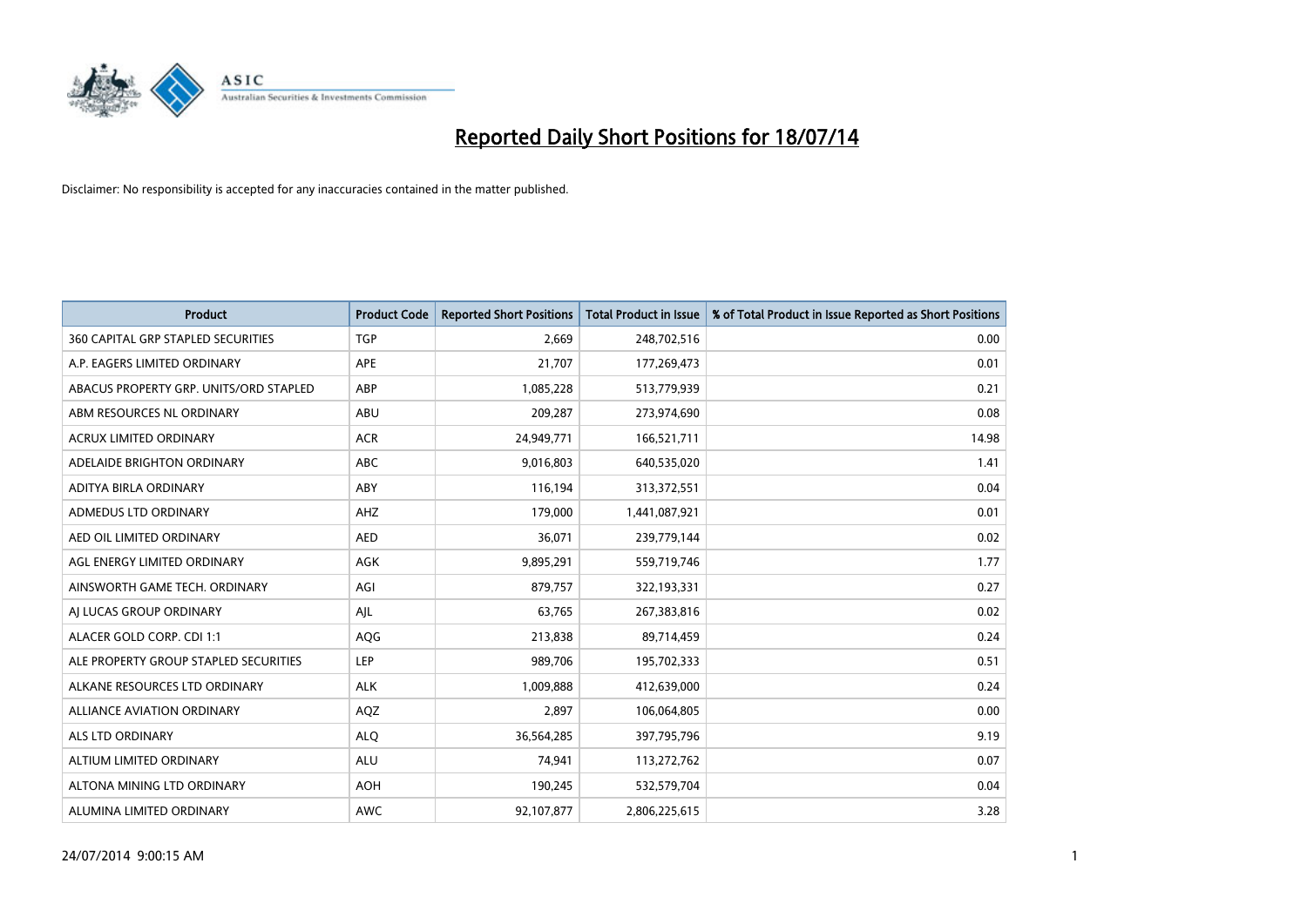

| <b>Product</b>                          | <b>Product Code</b> | <b>Reported Short Positions</b> | <b>Total Product in Issue</b> | % of Total Product in Issue Reported as Short Positions |
|-----------------------------------------|---------------------|---------------------------------|-------------------------------|---------------------------------------------------------|
| AMALGAMATED HOLDINGS ORDINARY           | AHD                 | 135,964                         | 157,864,530                   | 0.09                                                    |
| AMCOM TELECOMM. ORDINARY                | AMM                 | 1,768,664                       | 264,835,089                   | 0.67                                                    |
| AMCOR LIMITED ORDINARY                  | AMC                 | 4,662,270                       | 1,206,684,923                 | 0.39                                                    |
| AMP CAPITAL CHINA ORDINARY UNITS        | AGF                 | 10,984,000                      | 374,593,484                   | 2.93                                                    |
| AMP LIMITED ORDINARY                    | AMP                 | 28,011,072                      | 2,957,737,964                 | 0.95                                                    |
| ANSELL LIMITED ORDINARY                 | <b>ANN</b>          | 6,025,914                       | 152,937,881                   | 3.94                                                    |
| ANTARES ENERGY LTD ORDINARY             | AZZ                 | 347,444                         | 255,000,000                   | 0.14                                                    |
| ANZ BANKING GRP LTD ORDINARY            | ANZ                 | 6,512,789                       | 2,756,583,456                 | 0.24                                                    |
| APA GROUP STAPLED SECURITIES            | <b>APA</b>          | 13,195,070                      | 835,750,807                   | 1.58                                                    |
| APN NEWS & MEDIA ORDINARY               | <b>APN</b>          | 518,966                         | 1,029,041,356                 | 0.05                                                    |
| AQUARIUS PLATINUM. ORDINARY             | <b>AOP</b>          | 1,173,340                       | 1,464,310,359                 | 0.08                                                    |
| AQUILA RESOURCES ORDINARY               | <b>AQA</b>          | 484,740                         | 411,804,442                   | 0.12                                                    |
| ARB CORPORATION ORDINARY                | ARP                 | 1,480,757                       | 72,493,302                    | 2.04                                                    |
| ARDENT LEISURE GROUP STAPLED SECURITIES | AAD                 | 3,701,785                       | 405,055,708                   | 0.91                                                    |
| ARISTOCRAT LEISURE ORDINARY             | <b>ALL</b>          | 1,718,954                       | 622,710,823                   | 0.28                                                    |
| ARRIUM LTD ORDINARY                     | ARI                 | 32,690,794                      | 1,366,183,142                 | 2.39                                                    |
| ASALEO CARE LIMITED ORDINARY            | AHY                 | 3,500,000                       | 603,059,070                   | 0.58                                                    |
| ASCIANO LIMITED ORDINARY                | <b>AIO</b>          | 13,100,195                      | 975,385,664                   | 1.34                                                    |
| ASG GROUP LIMITED ORDINARY              | ASZ                 | 552,724                         | 206,720,839                   | 0.27                                                    |
| ASPEN GROUP ORD/UNITS STAPLED           | APZ                 | 28,509                          | 119,948,774                   | 0.02                                                    |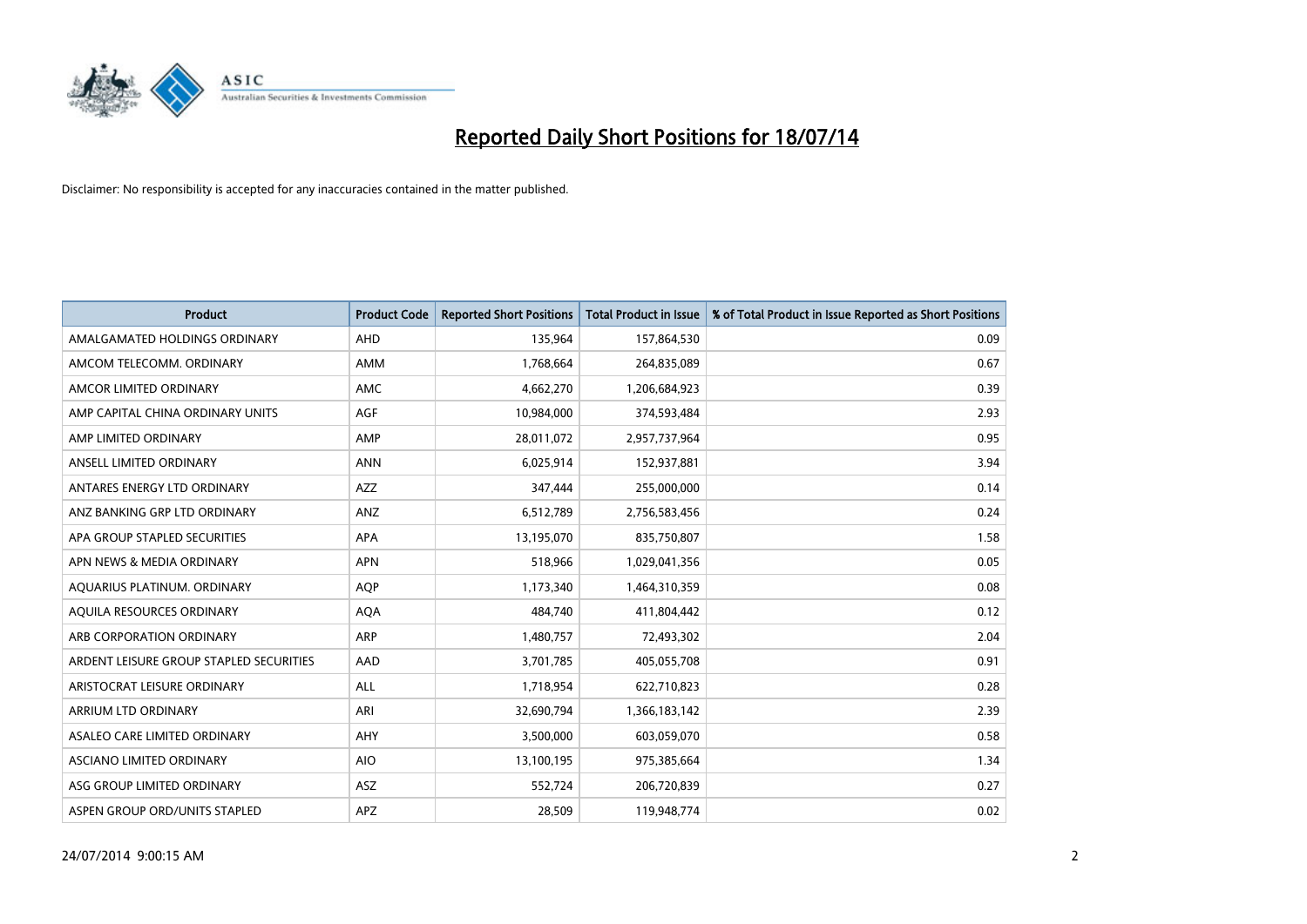

| <b>Product</b>                            | <b>Product Code</b> | <b>Reported Short Positions</b> | <b>Total Product in Issue</b> | % of Total Product in Issue Reported as Short Positions |
|-------------------------------------------|---------------------|---------------------------------|-------------------------------|---------------------------------------------------------|
| ASTRO JAP PROP GROUP STAPLED US PROHIBIT. | AJA                 | 18,314                          | 67,211,752                    | 0.03                                                    |
| ASX LIMITED ORDINARY                      | ASX                 | 5,042,957                       | 193,595,162                   | 2.60                                                    |
| ATLAS IRON LIMITED ORDINARY               | AGO                 | 118,128,903                     | 915,496,158                   | 12.90                                                   |
| ATRUM COAL NL ORDINARY                    | ATU                 | 193,439                         | 76,305,842                    | 0.25                                                    |
| AURIZON HOLDINGS LTD ORDINARY             | <b>AZI</b>          | 4,095,011                       | 2,137,284,503                 | 0.19                                                    |
| <b>AURORA OIL &amp; GAS ORDINARY</b>      | <b>AUT</b>          | 15,477                          | 448,785,778                   | 0.00                                                    |
| AUSDRILL LIMITED ORDINARY                 | ASL                 | 20,930,410                      | 312,277,224                   | 6.70                                                    |
| AUSENCO LIMITED ORDINARY                  | AAX                 | 2,696,108                       | 168,449,799                   | 1.60                                                    |
| <b>AUSTAL LIMITED ORDINARY</b>            | ASB                 | 136,738                         | 346,379,377                   | 0.04                                                    |
| AUSTBROKERS HOLDINGS ORDINARY             | <b>AUB</b>          | 376,519                         | 59,955,596                    | 0.63                                                    |
| AUSTIN ENGINEERING ORDINARY               | ANG                 | 1,294,700                       | 84,274,004                    | 1.54                                                    |
| AUSTRALAND PROPERTY STAPLED SECURITY      | <b>ALZ</b>          | 57,122                          | 578,984,528                   | 0.01                                                    |
| AUSTRALIAN AGRICULT. ORDINARY             | AAC                 | 2,167,951                       | 532,474,721                   | 0.41                                                    |
| AUSTRALIAN FOUNDAT, ORDINARY              | AFI                 | 100                             | 1,049,055,166                 | 0.00                                                    |
| AUSTRALIAN INFR LTD ORDINARY              | <b>AIX</b>          | 14,364                          | 620,733,944                   | 0.00                                                    |
| AUSTRALIAN PHARM. ORDINARY                | API                 | 10,568,438                      | 488,115,883                   | 2.17                                                    |
| AUTOMOTIVE HOLDINGS ORDINARY              | AHE                 | 442,663                         | 306,437,941                   | 0.14                                                    |
| AVANCO RESOURCES LTD ORDINARY             | AVB                 | 89,724                          | 1,661,675,855                 | 0.01                                                    |
| AVEO GROUP STAPLED SECURITIES             | <b>AOG</b>          | 10,924,599                      | 500,111,460                   | 2.18                                                    |
| AWE LIMITED ORDINARY                      | AWE                 | 1,647,963                       | 522,696,385                   | 0.32                                                    |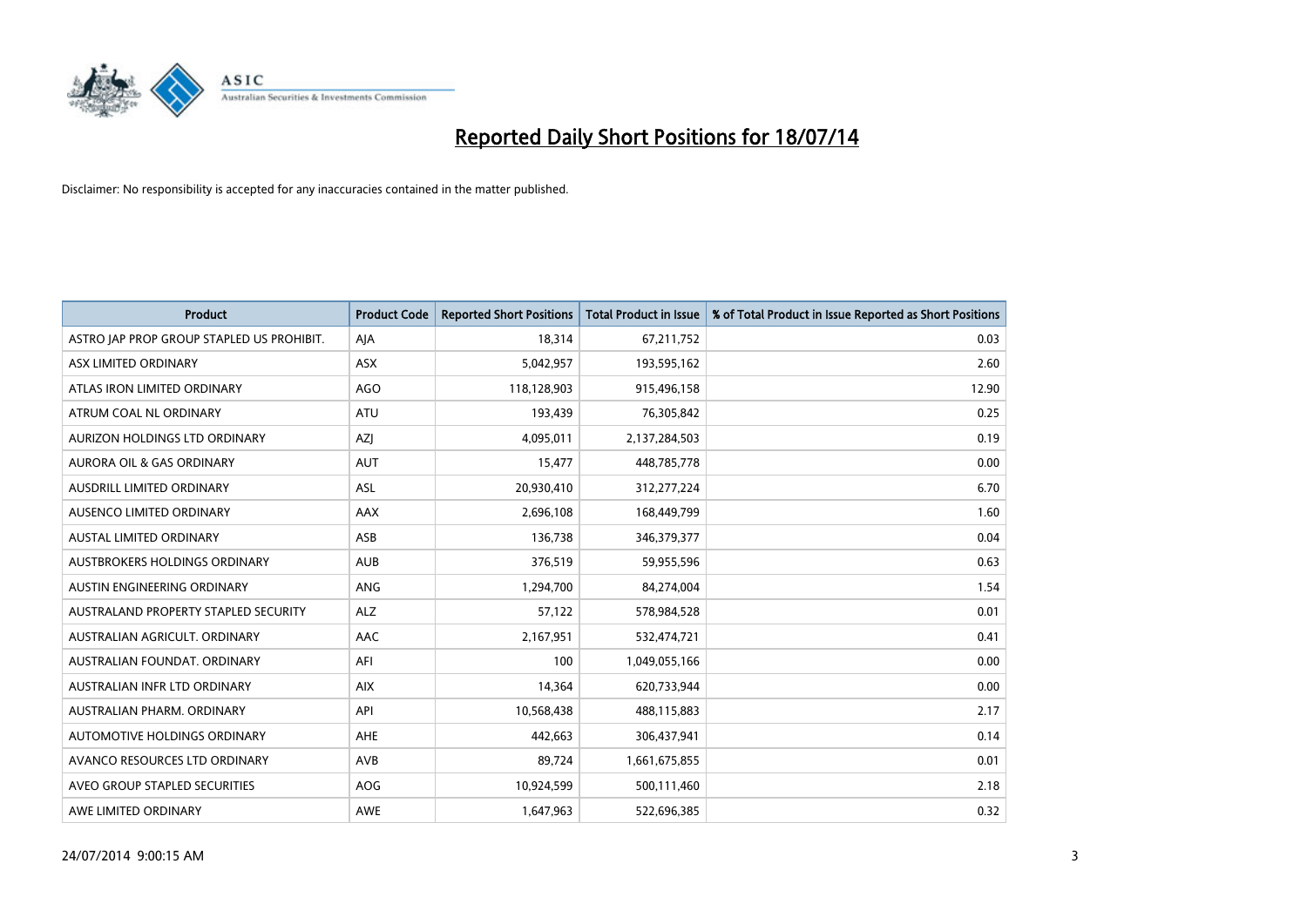

| <b>Product</b>                       | <b>Product Code</b> | <b>Reported Short Positions</b> | <b>Total Product in Issue</b> | % of Total Product in Issue Reported as Short Positions |
|--------------------------------------|---------------------|---------------------------------|-------------------------------|---------------------------------------------------------|
| AZONTO PET LTD ORDINARY              | <b>APY</b>          | 1                               | 1,158,625,100                 | 0.00                                                    |
| AZUMAH RESOURCES ORDINARY            | AZM                 | $\mathbf{1}$                    | 358,316,919                   | 0.00                                                    |
| <b>BANDANNA ENERGY ORDINARY</b>      | <b>BND</b>          | 24,135,792                      | 528,481,199                   | 4.57                                                    |
| BANK OF QUEENSLAND. ORDINARY         | <b>BOO</b>          | 2,322,835                       | 362,516,534                   | 0.64                                                    |
| <b>BANNERMAN RESOURCES ORDINARY</b>  | <b>BMN</b>          | 199,998                         | 328,995,150                   | 0.06                                                    |
| <b>BASE RES LIMITED ORDINARY</b>     | <b>BSE</b>          | 5,517,119                       | 561,840,029                   | 0.98                                                    |
| BATHURST RES LTD. ORDINARY           | <b>BRL</b>          | 1,598,008                       | 947,754,948                   | 0.17                                                    |
| <b>BC IRON LIMITED ORDINARY</b>      | <b>BCI</b>          | 3,116,768                       | 124,345,439                   | 2.51                                                    |
| BEACH ENERGY LIMITED ORDINARY        | <b>BPT</b>          | 18,528,117                      | 1,292,897,809                 | 1.43                                                    |
| BEADELL RESOURCE LTD ORDINARY        | <b>BDR</b>          | 16,570,568                      | 798,657,280                   | 2.07                                                    |
| BEGA CHEESE LTD ORDINARY             | <b>BGA</b>          | 827,576                         | 152,245,802                   | 0.54                                                    |
| BENDIGO AND ADELAIDE ORDINARY        | <b>BEN</b>          | 11,498,844                      | 447,880,513                   | 2.57                                                    |
| BENITEC BIOPHARMA ORDINARY           | <b>BLT</b>          | 1,366                           | 114,898,793                   | 0.00                                                    |
| BENTHAM IMF LTD ORDINARY             | <b>IMF</b>          | 3,885,987                       | 165,370,269                   | 2.35                                                    |
| BERKELEY RESOURCES ORDINARY          | <b>BKY</b>          | 9,012                           | 180,361,323                   | 0.00                                                    |
| BETASHARES ASX RES ETF UNITS         | <b>ORE</b>          | 512,000                         | 2,922,150                     | 17.52                                                   |
| BETASHARESCASHETF ETF UNITS          | AAA                 | 38,000                          | 10,709,983                    | 0.35                                                    |
| <b>BHP BILLITON LIMITED ORDINARY</b> | <b>BHP</b>          | 7,667,267                       | 3,211,691,105                 | 0.24                                                    |
| <b>BIGAIR GROUP LIMITED ORDINARY</b> | <b>BGL</b>          | 45,160                          | 172,872,340                   | 0.03                                                    |
| <b>BILLABONG ORDINARY</b>            | <b>BBG</b>          | 12,405,658                      | 990,370,034                   | 1.25                                                    |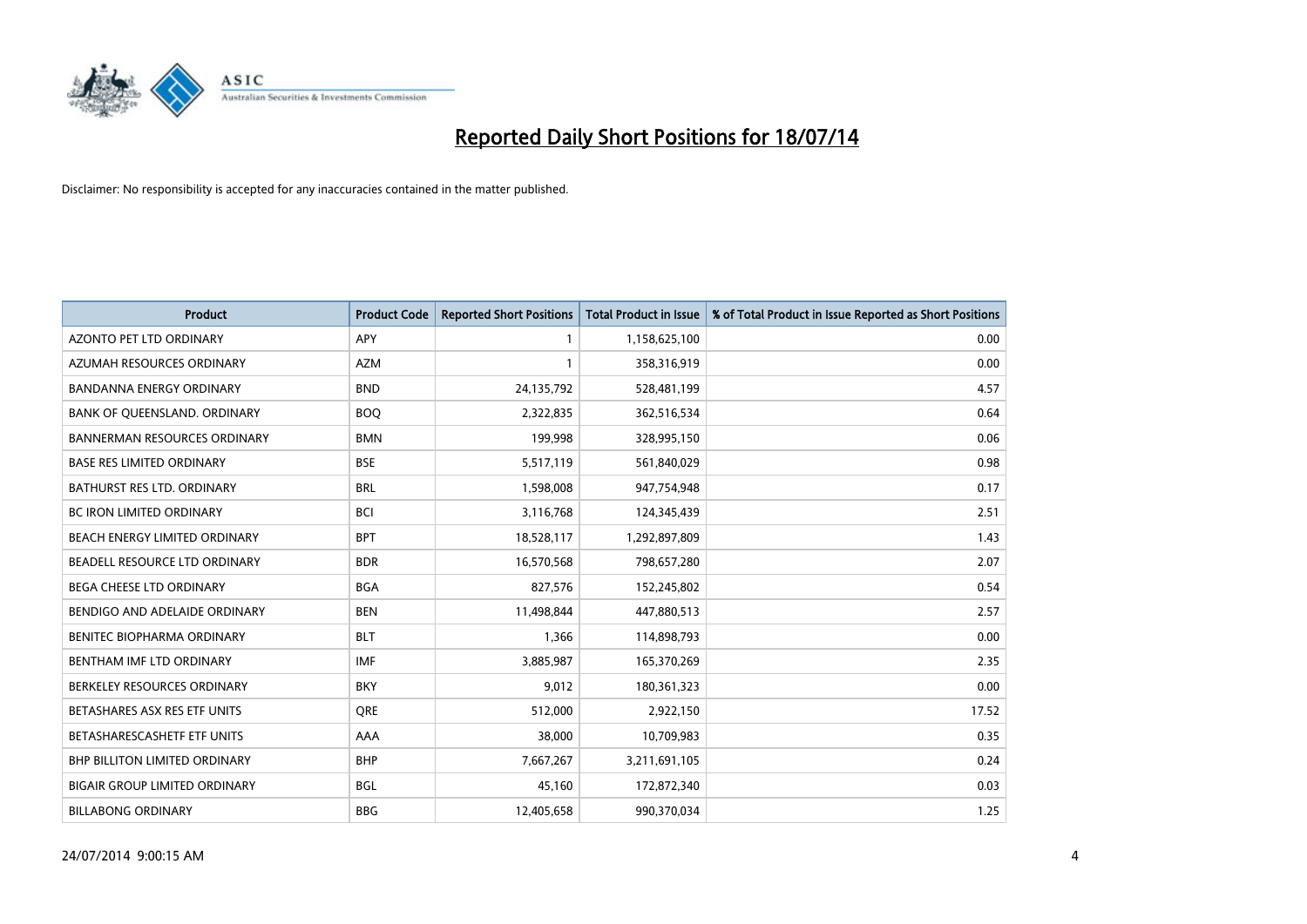

| <b>Product</b>                                | <b>Product Code</b> | <b>Reported Short Positions</b> | <b>Total Product in Issue</b> | % of Total Product in Issue Reported as Short Positions |
|-----------------------------------------------|---------------------|---------------------------------|-------------------------------|---------------------------------------------------------|
| BIRIMIAN GOLD LTD ORDINARY                    | <b>BGS</b>          | 450,000                         | 864,981,654                   | 0.05                                                    |
| BLACKMORES LIMITED ORDINARY                   | BKL                 | 7,199                           | 17,114,947                    | 0.04                                                    |
| <b>BLACKTHORN RESOURCES ORD US PROHIBITED</b> | <b>BTR</b>          | 4.019                           | 164,285,950                   | 0.00                                                    |
| <b>BLUESCOPE STEEL LTD ORDINARY</b>           | <b>BSL</b>          | 606,706                         | 558,848,896                   | 0.11                                                    |
| <b>BOART LONGYEAR ORDINARY</b>                | <b>BLY</b>          | 30,971,133                      | 461,163,412                   | 6.72                                                    |
| <b>BORAL LIMITED, ORDINARY</b>                | <b>BLD</b>          | 18,349,927                      | 782,736,249                   | 2.34                                                    |
| <b>BRADKEN LIMITED ORDINARY</b>               | <b>BKN</b>          | 14,245,989                      | 171,027,249                   | 8.33                                                    |
| <b>BRAMBLES LIMITED ORDINARY</b>              | <b>BXB</b>          | 1,911,286                       | 1,563,424,990                 | 0.12                                                    |
| <b>BREVILLE GROUP LTD ORDINARY</b>            | <b>BRG</b>          | 3,585,366                       | 130,095,322                   | 2.76                                                    |
| <b>BROCKMAN MINING LTD ORDINARY</b>           | <b>BCK</b>          | 414,026                         | 8,381,982,131                 | 0.00                                                    |
| <b>BURU ENERGY ORDINARY</b>                   | <b>BRU</b>          | 18,169,107                      | 298,505,530                   | 6.09                                                    |
| <b>BWP TRUST ORDINARY UNITS</b>               | <b>BWP</b>          | 8,146,634                       | 634,395,195                   | 1.28                                                    |
| <b>CABCHARGE AUSTRALIA ORDINARY</b>           | CAB                 | 10,013,195                      | 120,430,683                   | 8.31                                                    |
| CALTEX AUSTRALIA ORDINARY                     | <b>CTX</b>          | 3,794,484                       | 270,000,000                   | 1.41                                                    |
| <b>CAPITOL HEALTH ORDINARY</b>                | CAJ                 | 306,591                         | 431,180,115                   | 0.07                                                    |
| CARDNO LIMITED ORDINARY                       | CDD                 | 7,098,210                       | 163,266,973                   | 4.35                                                    |
| <b>CARINDALE PROPERTY UNIT</b>                | <b>CDP</b>          | 125                             | 70,000,000                    | 0.00                                                    |
| CARNARVON PETROLEUM ORDINARY                  | <b>CVN</b>          | 734                             | 987,176,977                   | 0.00                                                    |
| CARSALES.COM LTD ORDINARY                     | <b>CRZ</b>          | 6,523,453                       | 237,828,965                   | 2.74                                                    |
| CASH CONVERTERS ORDINARY                      | CCV                 | 8,284,084                       | 428,886,124                   | 1.93                                                    |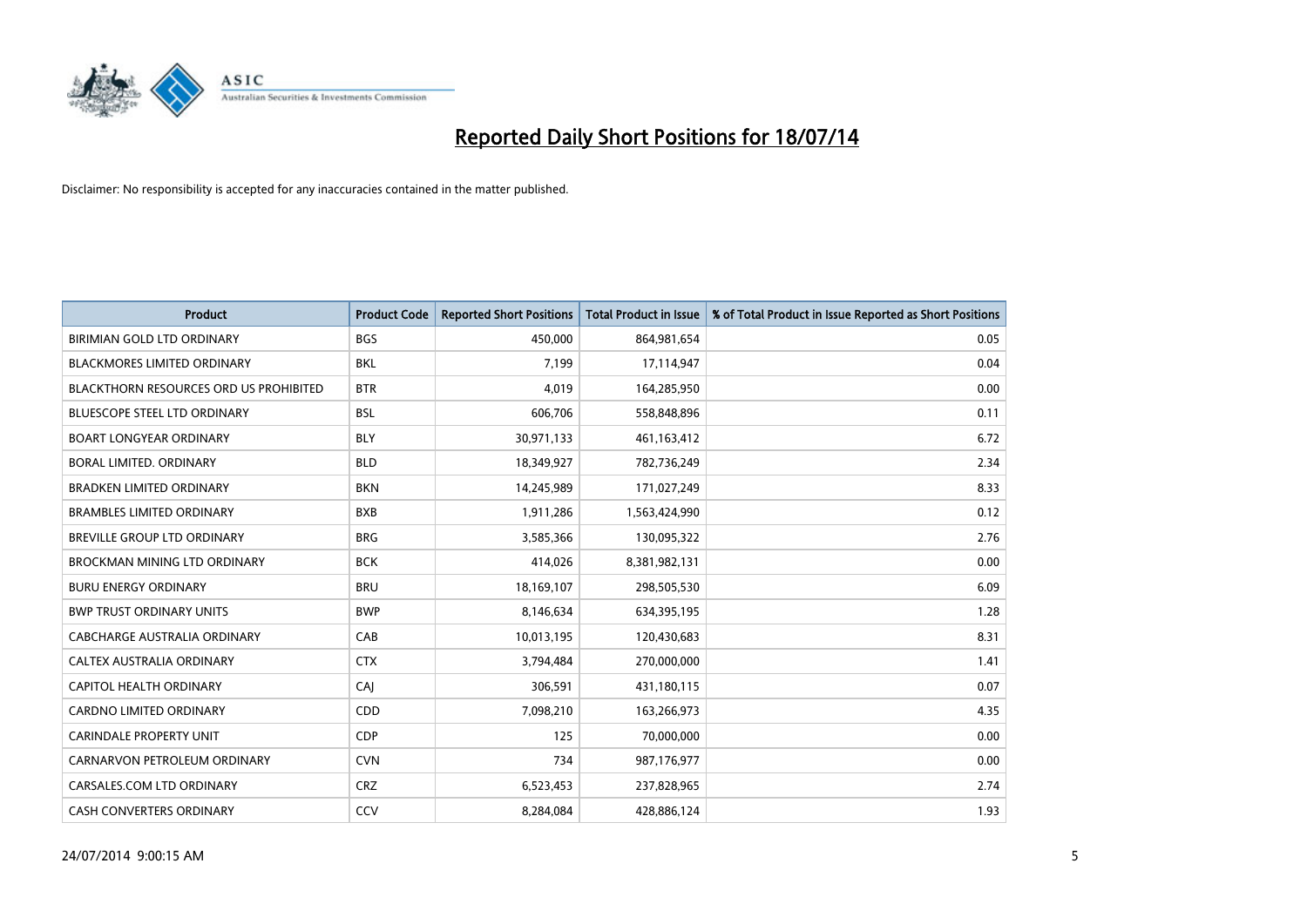

| <b>Product</b>                          | <b>Product Code</b> | <b>Reported Short Positions</b> | <b>Total Product in Issue</b> | % of Total Product in Issue Reported as Short Positions |
|-----------------------------------------|---------------------|---------------------------------|-------------------------------|---------------------------------------------------------|
| CEDAR WOODS PROP. ORDINARY              | <b>CWP</b>          | 180,693                         | 78,336,371                    | 0.23                                                    |
| CENTRAL PETROLEUM ORDINARY              | <b>CTP</b>          | 1,666,732                       | 348,718,957                   | 0.48                                                    |
| <b>CERAMIC FUEL CELLS ORDINARY</b>      | <b>CFU</b>          | 4,058                           | 2,507,761,565                 | 0.00                                                    |
| CFS RETAIL TRUST GRP STAPLED SECURITIES | <b>CFX</b>          | 62,576,833                      | 3,018,050,810                 | 2.07                                                    |
| <b>CHALLENGER LIMITED ORDINARY</b>      | CGF                 | 347,896                         | 530,862,585                   | 0.07                                                    |
| CHANDLER MACLEOD LTD ORDINARY           | <b>CMG</b>          | 31,347                          | 547,985,086                   | 0.01                                                    |
| CHARTER HALL GROUP STAPLED US PROHIBIT. | <b>CHC</b>          | 359,907                         | 347,989,262                   | 0.10                                                    |
| <b>CHARTER HALL RETAIL UNITS</b>        | <b>COR</b>          | 10,026,684                      | 369,040,750                   | 2.72                                                    |
| <b>CHORUS LIMITED ORDINARY</b>          | <b>CNU</b>          | 125,664                         | 396,369,767                   | 0.03                                                    |
| COAL OF AFRICA LTD ORDINARY             | <b>CZA</b>          | 426                             | 1,048,368,613                 | 0.00                                                    |
| COALSPUR MINES LTD ORDINARY             | <b>CPL</b>          | 2,733,117                       | 641,544,455                   | 0.43                                                    |
| <b>COBAR CONSOLIDATED ORDINARY</b>      | CCU                 | 100,000                         | 329,715,353                   | 0.03                                                    |
| COCA-COLA AMATIL ORDINARY               | <b>CCL</b>          | 8,284,694                       | 763,590,249                   | 1.08                                                    |
| COCHLEAR LIMITED ORDINARY               | <b>COH</b>          | 9,739,426                       | 57,062,020                    | 17.07                                                   |
| <b>COCKATOO COAL ORDINARY</b>           | <b>COK</b>          | 167,987                         | 4,560,196,928                 | 0.00                                                    |
| CODAN LIMITED ORDINARY                  | <b>CDA</b>          | 488,063                         | 176,969,924                   | 0.28                                                    |
| COFFEY INTERNATIONAL ORDINARY           | <b>COF</b>          | 7,994                           | 255,833,165                   | 0.00                                                    |
| <b>COKAL LTD ORDINARY</b>               | <b>CKA</b>          | 56,375                          | 471,103,926                   | 0.01                                                    |
| <b>COLLECTION HOUSE ORDINARY</b>        | <b>CLH</b>          | 2,261,358                       | 129,717,785                   | 1.74                                                    |
| <b>COLLINS FOODS LTD ORDINARY</b>       | <b>CKF</b>          | 99,242                          | 93,000,003                    | 0.11                                                    |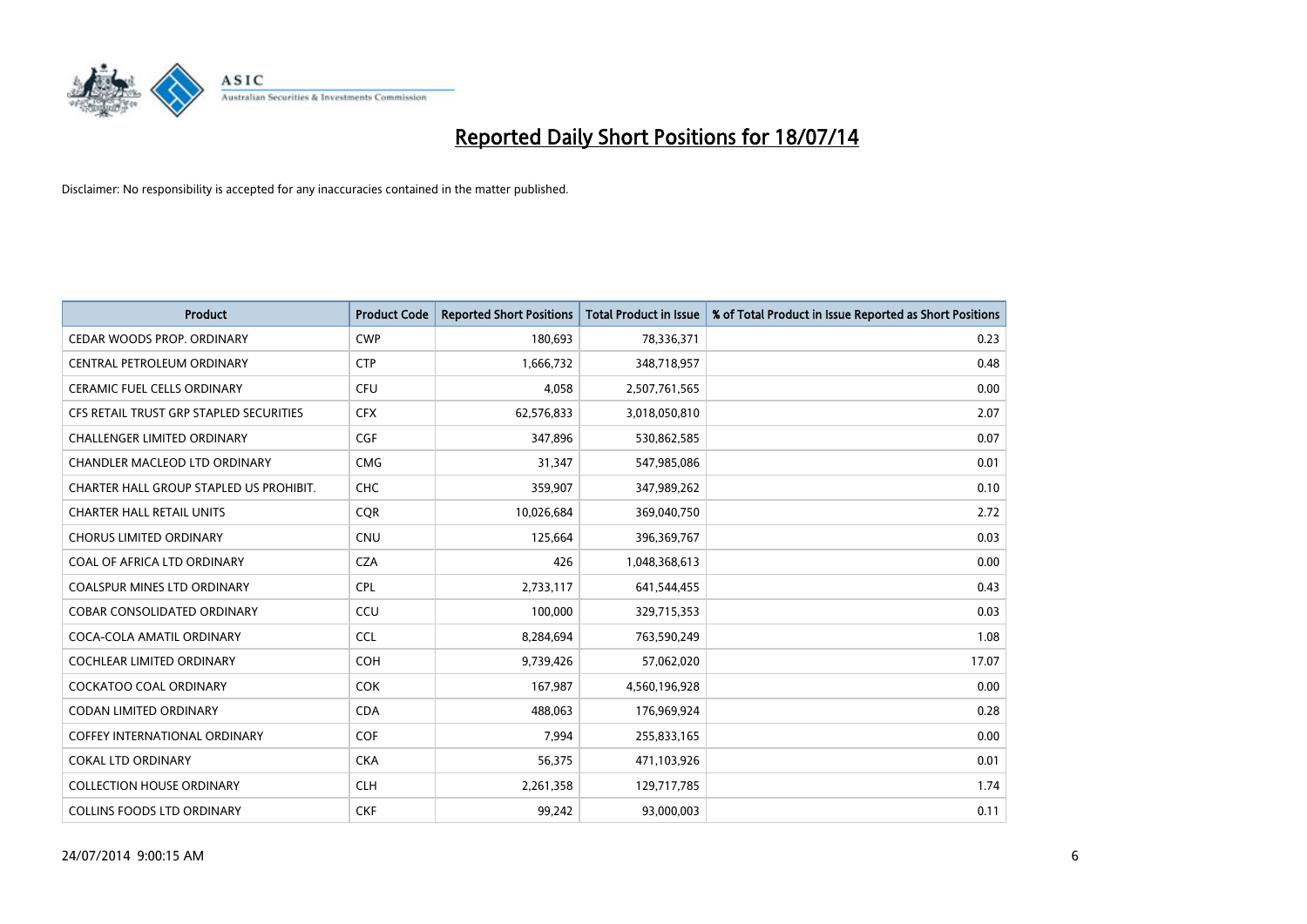

| <b>Product</b>                          | <b>Product Code</b> | <b>Reported Short Positions</b> | <b>Total Product in Issue</b> | % of Total Product in Issue Reported as Short Positions |
|-----------------------------------------|---------------------|---------------------------------|-------------------------------|---------------------------------------------------------|
| COMMONWEALTH BANK, ORDINARY             | <b>CBA</b>          | 9,602,365                       | 1,621,319,194                 | 0.59                                                    |
| <b>COMPASS RESOURCES ORDINARY</b>       | <b>CMR</b>          | 7,472                           | 1,403,744,100                 | 0.00                                                    |
| <b>COMPUTERSHARE LTD ORDINARY</b>       | <b>CPU</b>          | 9,908,642                       | 556,203,079                   | 1.78                                                    |
| COOPER ENERGY LTD ORDINARY              | <b>COE</b>          | 1,671                           | 329,235,509                   | 0.00                                                    |
| CORP TRAVEL LIMITED ORDINARY            | <b>CTD</b>          | 360,373                         | 89,931,376                    | 0.40                                                    |
| <b>COVER-MORE GRP LTD ORDINARY</b>      | <b>CVO</b>          | 6,080,733                       | 317,750,000                   | 1.91                                                    |
| <b>CREDIT CORP GROUP ORDINARY</b>       | <b>CCP</b>          | 174,235                         | 46,131,882                    | 0.38                                                    |
| <b>CROMWELL PROP STAPLED SECURITIES</b> | <b>CMW</b>          | 11,738,673                      | 1,727,280,850                 | 0.68                                                    |
| <b>CROWE HORWATH AUS ORDINARY</b>       | <b>CRH</b>          | 210,653                         | 273,005,429                   | 0.08                                                    |
| <b>CROWN RESORTS LTD ORDINARY</b>       | <b>CWN</b>          | 5,259,363                       | 728,394,185                   | 0.72                                                    |
| <b>CSG LIMITED ORDINARY</b>             | CSV                 | 162,211                         | 278,840,492                   | 0.06                                                    |
| <b>CSL LIMITED ORDINARY</b>             | CSL                 | 1,126,433                       | 475,841,056                   | 0.24                                                    |
| <b>CSR LIMITED ORDINARY</b>             | <b>CSR</b>          | 18,253,618                      | 506,000,315                   | 3.61                                                    |
| <b>CUDECO LIMITED ORDINARY</b>          | CDU                 | 8,176,847                       | 235,119,260                   | 3.48                                                    |
| DART ENERGY LTD ORDINARY                | <b>DTE</b>          | 2,850,693                       | 1,108,752,733                 | 0.26                                                    |
| DATA#3 LIMITED ORDINARY                 | <b>DTL</b>          | 293,653                         | 153,974,950                   | 0.19                                                    |
| DAVID JONES LIMITED ORDINARY            | <b>DJS</b>          | 951,485                         | 537,137,845                   | 0.18                                                    |
| <b>DECMIL GROUP LIMITED ORDINARY</b>    | <b>DCG</b>          | 2,064,672                       | 168,657,794                   | 1.22                                                    |
| DEEP YELLOW LIMITED ORDINARY            | <b>DYL</b>          | 1,050                           | 1,619,952,347                 | 0.00                                                    |
| DEXUS PROPERTY GROUP STAPLED UNITS      | <b>DXS</b>          | 25,182,728                      | 5,433,110,810                 | 0.46                                                    |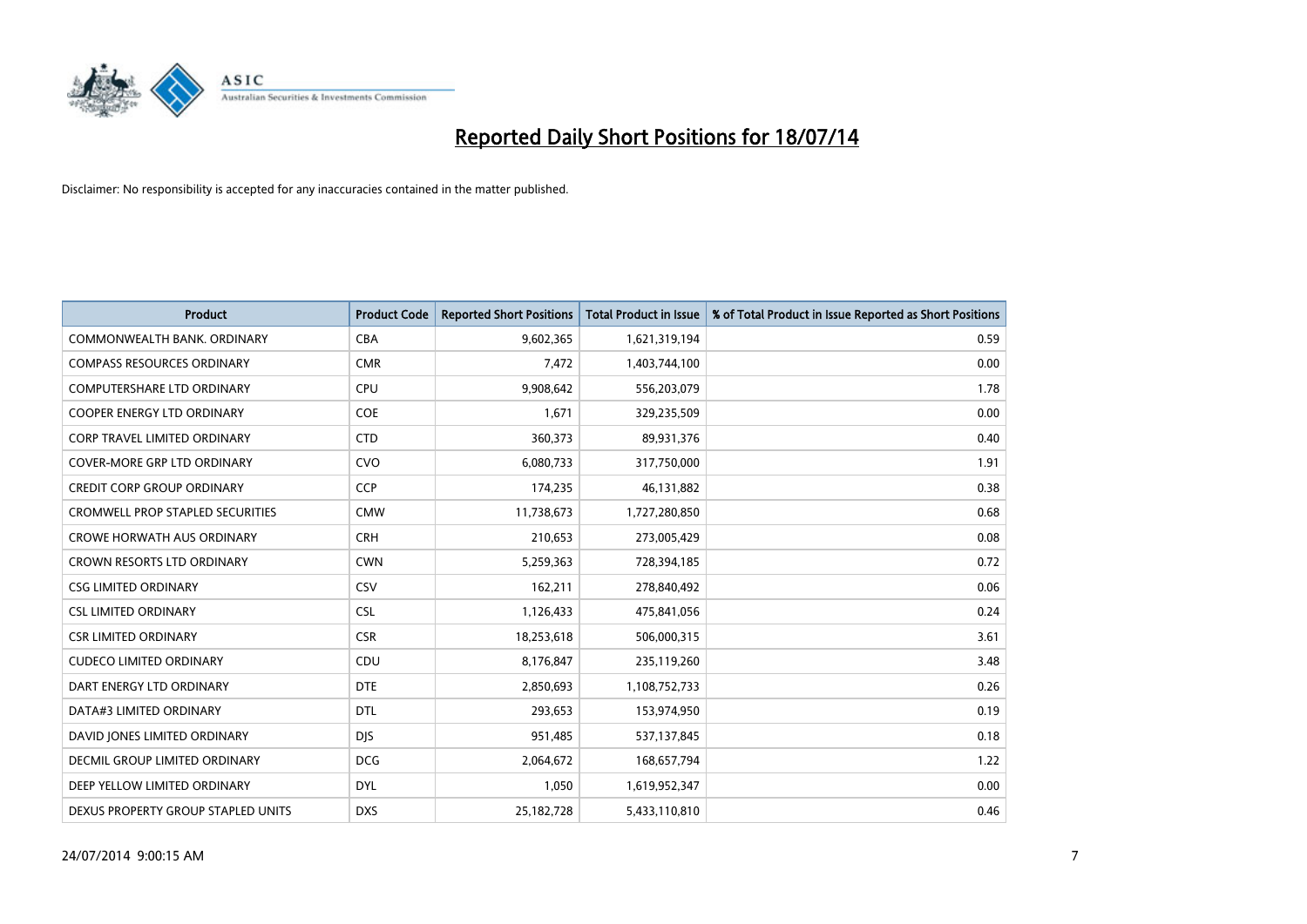

| <b>Product</b>                       | <b>Product Code</b> | <b>Reported Short Positions</b> | <b>Total Product in Issue</b> | % of Total Product in Issue Reported as Short Positions |
|--------------------------------------|---------------------|---------------------------------|-------------------------------|---------------------------------------------------------|
| DICK SMITH HLDGS ORDINARY            | <b>DSH</b>          | 17,474,140                      | 236,511,364                   | 7.39                                                    |
| DISCOVERY METALS LTD ORDINARY        | <b>DML</b>          | 1,361,338                       | 644,039,581                   | 0.21                                                    |
| DOMINO PIZZA ENTERPR ORDINARY        | <b>DMP</b>          | 2,108,373                       | 85,933,273                    | 2.45                                                    |
| DONACO INTERNATIONAL ORDINARY        | <b>DNA</b>          | 2,126,650                       | 460,282,631                   | 0.46                                                    |
| DORAY MINERALS LTD ORDINARY          | <b>DRM</b>          | 76,486                          | 164,551,768                   | 0.05                                                    |
| DOWNER EDI LIMITED ORDINARY          | <b>DOW</b>          | 19,243,606                      | 435,399,975                   | 4.42                                                    |
| DRILLSEARCH ENERGY ORDINARY          | <b>DLS</b>          | 17,008,846                      | 445,898,470                   | 3.81                                                    |
| DUET GROUP STAPLED US PROHIBIT.      | <b>DUE</b>          | 5,245,928                       | 1,317,809,323                 | 0.40                                                    |
| DULUXGROUP LIMITED ORDINARY          | <b>DLX</b>          | 1,288,516                       | 383,503,942                   | 0.34                                                    |
| <b>DWS LTD ORDINARY</b>              | <b>DWS</b>          | 145,096                         | 132,362,763                   | 0.11                                                    |
| ECHO ENTERTAINMENT ORDINARY          | <b>EGP</b>          | 8,236,839                       | 825,672,730                   | 1.00                                                    |
| <b>ELDERS LIMITED ORDINARY</b>       | <b>ELD</b>          | 16,600,836                      | 455,013,329                   | 3.65                                                    |
| ELEMENTAL MINERALS ORDINARY          | <b>ELM</b>          | 129,128                         | 305,063,391                   | 0.04                                                    |
| <b>EMECO HOLDINGS ORDINARY</b>       | <b>EHL</b>          | 6,208,562                       | 599,675,707                   | 1.04                                                    |
| <b>ENDEAVOUR MIN CORP CDI 1:1</b>    | <b>EVR</b>          | 31,265                          | 55,837,996                    | 0.06                                                    |
| ENERGY RESOURCES ORDINARY 'A'        | ERA                 | 9,642,990                       | 517,725,062                   | 1.86                                                    |
| <b>ENERGY WORLD CORPOR. ORDINARY</b> | <b>EWC</b>          | 41,486,452                      | 1,734,166,672                 | 2.39                                                    |
| <b>ENVESTRA LIMITED ORDINARY</b>     | <b>ENV</b>          | 730,732                         | 1,796,808,474                 | 0.04                                                    |
| EQUATORIAL RES LTD ORDINARY          | EQX                 | 174                             | 122,185,353                   | 0.00                                                    |
| EQUITY TRUSTEES ORDINARY             | EQT                 | 19                              | 19,105,788                    | 0.00                                                    |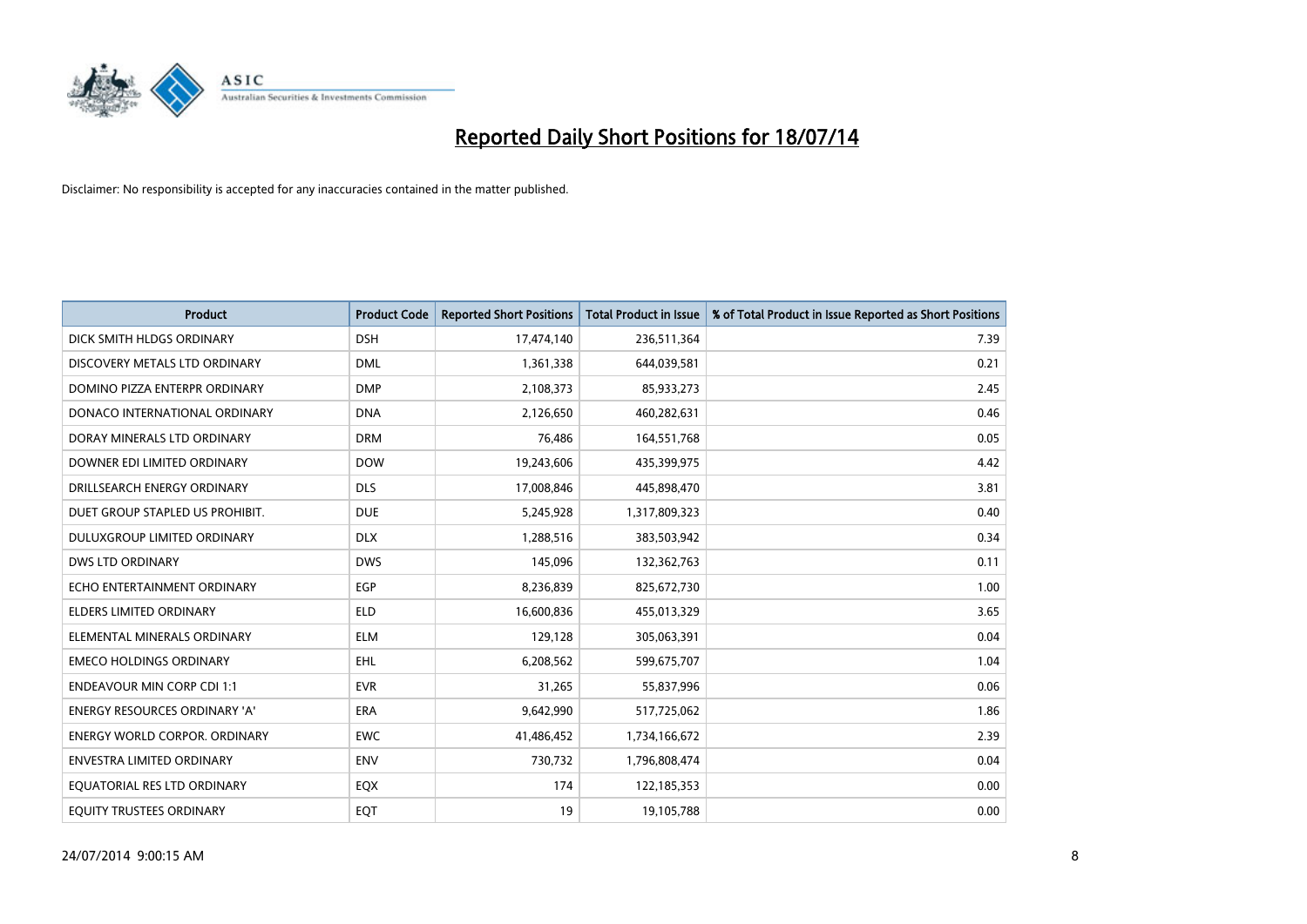

| <b>Product</b>                         | <b>Product Code</b> | <b>Reported Short Positions</b> | <b>Total Product in Issue</b> | % of Total Product in Issue Reported as Short Positions |
|----------------------------------------|---------------------|---------------------------------|-------------------------------|---------------------------------------------------------|
| ERM POWER LIMITED ORDINARY             | <b>EPW</b>          | 638,006                         | 239,269,727                   | 0.27                                                    |
| EVOLUTION MINING LTD ORDINARY          | <b>EVN</b>          | 25,289,974                      | 712,493,836                   | 3.55                                                    |
| FAIRFAX MEDIA LTD ORDINARY             | <b>FXI</b>          | 77,416,080                      | 2,351,955,725                 | 3.29                                                    |
| FANTASTIC HOLDINGS ORDINARY            | <b>FAN</b>          | 14,654                          | 103,068,398                   | 0.01                                                    |
| <b>FAR LTD ORDINARY</b>                | <b>FAR</b>          | 4,924,327                       | 2,699,846,742                 | 0.18                                                    |
| FEDERATION CNTRES ORD/UNIT STAPLED SEC | <b>FDC</b>          | 664,478                         | 1,427,641,565                 | 0.05                                                    |
| FINBAR GROUP LIMITED ORDINARY          | <b>FRI</b>          | 20,563                          | 227,018,204                   | 0.01                                                    |
| FISHER & PAYKEL H. ORDINARY            | <b>FPH</b>          | 1,984                           | 555,524,429                   | 0.00                                                    |
| FLEETWOOD CORP ORDINARY                | <b>FWD</b>          | 2,083,453                       | 60,581,211                    | 3.44                                                    |
| FLETCHER BUILDING ORDINARY             | <b>FBU</b>          | 1,083,815                       | 687,854,788                   | 0.16                                                    |
| FLEXIGROUP LIMITED ORDINARY            | <b>FXL</b>          | 4,811,146                       | 304,096,060                   | 1.58                                                    |
| FLIGHT CENTRE TRAVEL ORDINARY          | <b>FLT</b>          | 2,578,117                       | 100,571,642                   | 2.56                                                    |
| FLINDERS MINES LTD ORDINARY            | <b>FMS</b>          | 14,150,000                      | 2,400,995,602                 | 0.59                                                    |
| <b>FOCUS MINERALS LTD ORDINARY</b>     | <b>FML</b>          | 3,020,396                       | 9,137,375,877                 | 0.03                                                    |
| FONTERRA SHARE FUND ORDINARY UNITS     | <b>FSF</b>          | 83                              | 107,608,468                   | 0.00                                                    |
| FORGE GROUP LIMITED ORDINARY           | FGE                 | 283,130                         | 86,169,014                    | 0.33                                                    |
| FORTESCUE METALS GRP ORDINARY          | <b>FMG</b>          | 212,242,276                     | 3,113,798,151                 | 6.82                                                    |
| FREEDOM FOOD LTD ORDINARY              | <b>FNP</b>          | 13,870                          | 150,645,371                   | 0.01                                                    |
| <b>G.U.D. HOLDINGS ORDINARY</b>        | GUD                 | 3,412,324                       | 70,939,492                    | 4.81                                                    |
| <b>G8 EDUCATION LIMITED ORDINARY</b>   | <b>GEM</b>          | 11,255,084                      | 332,073,918                   | 3.39                                                    |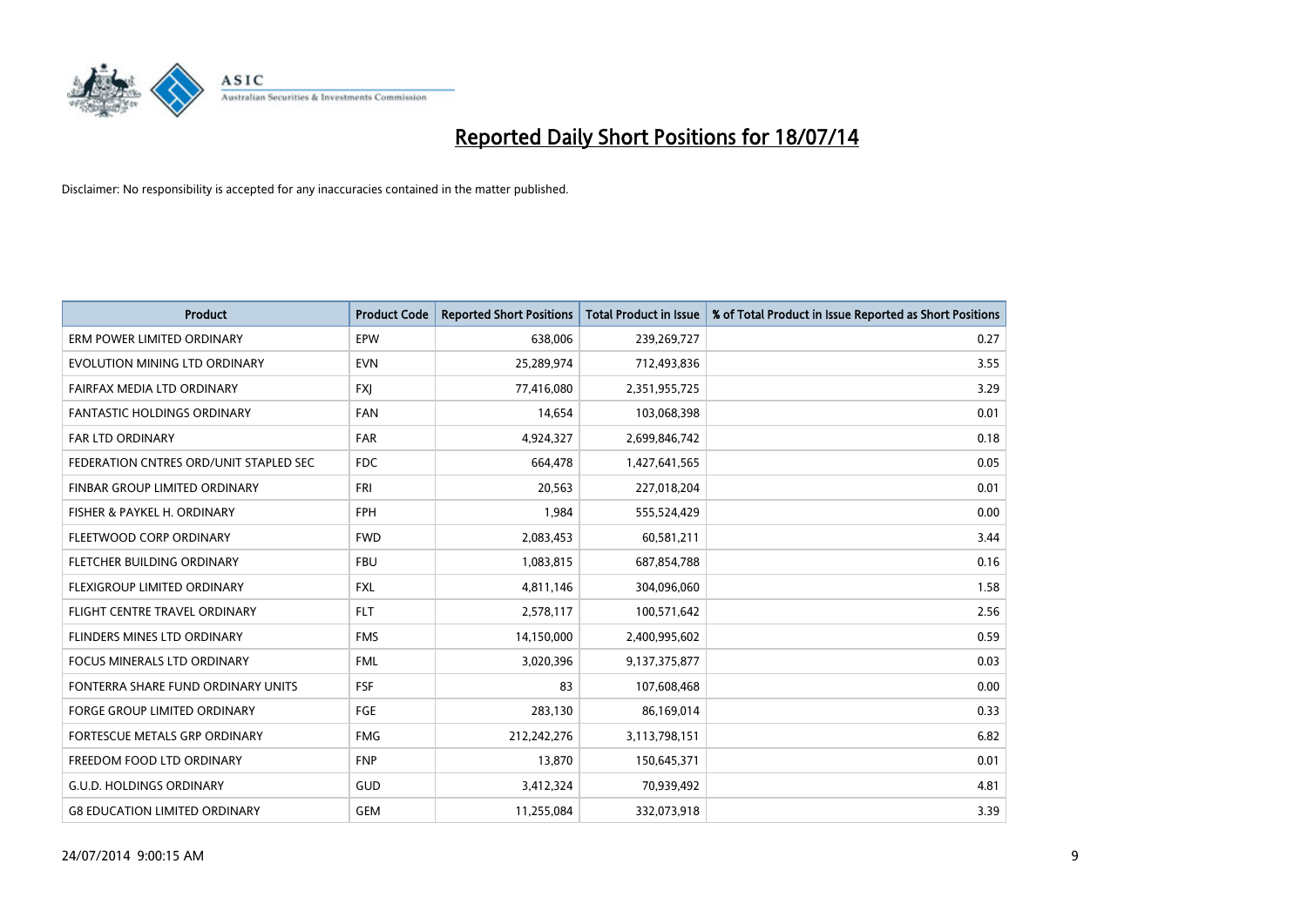

| <b>Product</b>                                   | <b>Product Code</b> | <b>Reported Short Positions</b> | <b>Total Product in Issue</b> | % of Total Product in Issue Reported as Short Positions |
|--------------------------------------------------|---------------------|---------------------------------|-------------------------------|---------------------------------------------------------|
| <b>GALAXY RESOURCES ORDINARY</b>                 | GXY                 | 46,556                          | 1,027,077,829                 | 0.00                                                    |
| <b>GDI PROPERTY GRP STAPLED SECURITIES</b>       | GDI                 | 168,323                         | 567,575,025                   | 0.03                                                    |
| <b>GENETIC TECHNOLOGIES ORDINARY</b>             | GTG                 | 939,000                         | 637,146,442                   | 0.15                                                    |
| <b>GENWORTH MORTGAGE ORDINARY</b>                | <b>GMA</b>          | 627,845                         | 650,000,000                   | 0.10                                                    |
| <b>GEODYNAMICS LIMITED ORDINARY</b>              | GDY                 | 819                             | 435,880,130                   | 0.00                                                    |
| <b>GINDALBIE METALS LTD ORDINARY</b>             | GBG                 | 35,083,159                      | 1,494,143,745                 | 2.35                                                    |
| <b>GOODMAN FIELDER, ORDINARY</b>                 | <b>GFF</b>          | 12,627,832                      | 1,955,559,207                 | 0.65                                                    |
| <b>GOODMAN GROUP STAPLED</b>                     | <b>GMG</b>          | 5,500,913                       | 1,727,685,976                 | 0.32                                                    |
| <b>GPT GROUP STAPLED SEC.</b>                    | GPT                 | 3,891,624                       | 1,685,460,955                 | 0.23                                                    |
| <b>GRAINCORP LIMITED A CLASS ORDINARY</b>        | <b>GNC</b>          | 10,199,716                      | 228,855,628                   | 4.46                                                    |
| <b>GRANGE RESOURCES. ORDINARY</b>                | GRR                 | 5,125,538                       | 1,157,097,869                 | 0.44                                                    |
| <b>GREENCROSS LIMITED ORDINARY</b>               | <b>GXL</b>          | 1,025,681                       | 105,098,833                   | 0.98                                                    |
| <b>GREENLAND MIN EN LTD ORDINARY</b>             | GGG                 | 5,243,005                       | 668,464,377                   | 0.78                                                    |
| <b>GREENLAND MIN EN LTD RIGHTS 26-JUN-14</b>     | GGGR                | 4,630                           | 88,685,050                    | 0.01                                                    |
| <b>GROWTHPOINT PROPERTY ORD/UNIT STAPLED SEC</b> | GOZ                 | 23,008                          | 540,115,360                   | 0.00                                                    |
| <b>GRYPHON MINERALS LTD ORDINARY</b>             | GRY                 | 4,385,451                       | 401,011,505                   | 1.09                                                    |
| <b>GUILDFORD COAL LTD ORDINARY</b>               | <b>GUF</b>          | 497,891                         | 761,857,020                   | 0.07                                                    |
| <b>GWA GROUP LTD ORDINARY</b>                    | <b>GWA</b>          | 16,408,375                      | 306,533,770                   | 5.35                                                    |
| HARVEY NORMAN ORDINARY                           | <b>HVN</b>          | 53,576,970                      | 1,062,316,784                 | 5.04                                                    |
| <b>HENDERSON GROUP CDI 1:1</b>                   | <b>HGG</b>          | 2,261,724                       | 662,378,459                   | 0.34                                                    |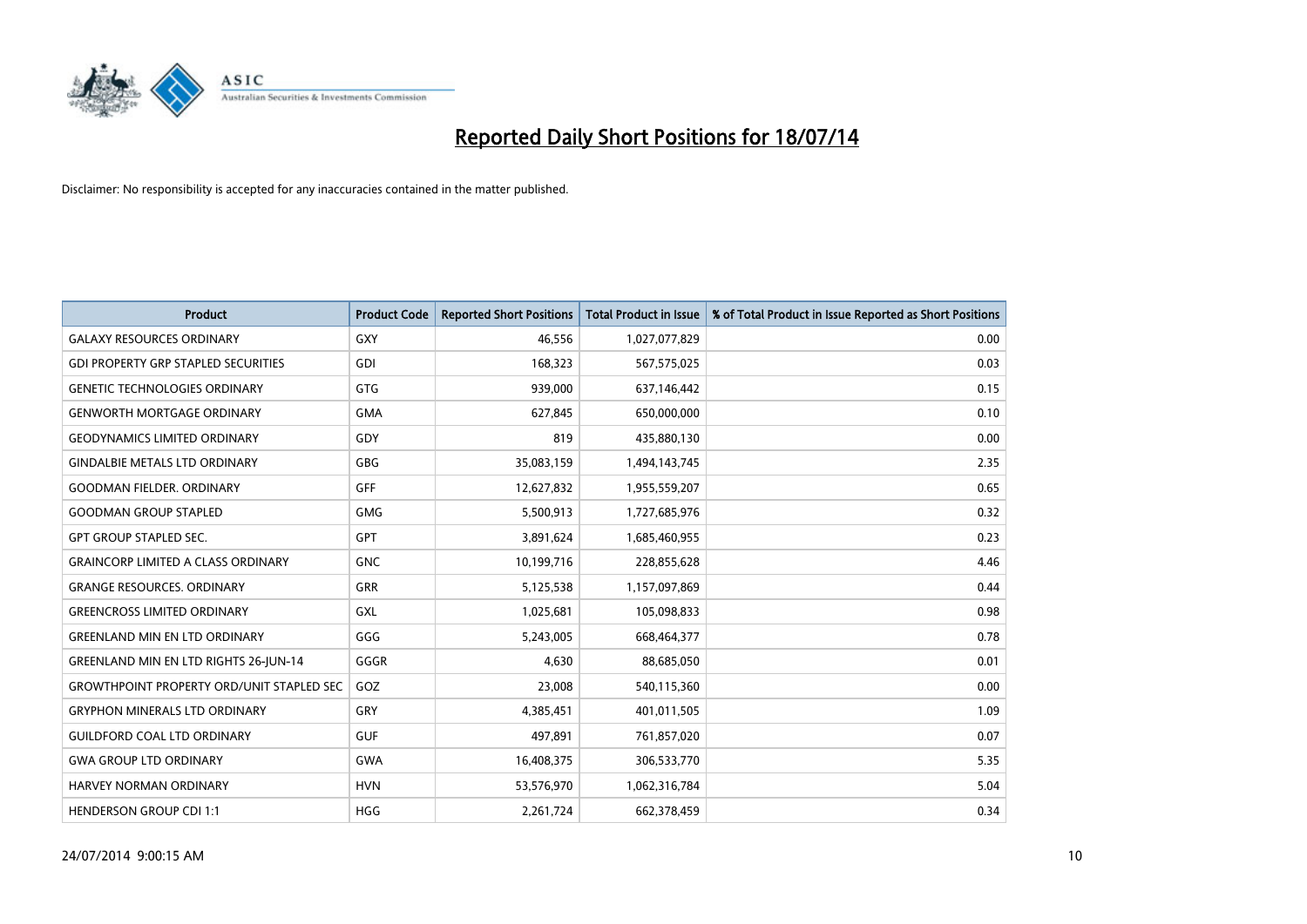

| <b>Product</b>                                | <b>Product Code</b> | <b>Reported Short Positions</b> | <b>Total Product in Issue</b> | % of Total Product in Issue Reported as Short Positions |
|-----------------------------------------------|---------------------|---------------------------------|-------------------------------|---------------------------------------------------------|
| HFA HOLDINGS LIMITED ORDINARY                 | <b>HFA</b>          | 3.809                           | 136,548,880                   | 0.00                                                    |
| HIGHLANDS PACIFIC ORDINARY                    | HIG                 | 3,153                           | 854,261,346                   | 0.00                                                    |
| <b>HILLS LTD ORDINARY</b>                     | <b>HIL</b>          | 83,961                          | 234,192,711                   | 0.04                                                    |
| HORIZON OIL LIMITED ORDINARY                  | <b>HZN</b>          | 57,623,914                      | 1,301,981,265                 | 4.43                                                    |
| <b>IBUY GROUP LTD ORDINARY</b>                | <b>IBY</b>          | 3,388,954                       | 426,069,834                   | 0.80                                                    |
| <b>IINET LIMITED ORDINARY</b>                 | <b>IIN</b>          | 7,457,680                       | 161,238,847                   | 4.63                                                    |
| <b>ILUKA RESOURCES ORDINARY</b>               | ILU                 | 38,708,075                      | 418,700,517                   | 9.24                                                    |
| <b>IMDEX LIMITED ORDINARY</b>                 | <b>IMD</b>          | 3,517,259                       | 212,110,368                   | 1.66                                                    |
| <b>INCITEC PIVOT ORDINARY</b>                 | IPL                 | 35,084,870                      | 1,654,998,197                 | 2.12                                                    |
| <b>INDEPENDENCE GROUP ORDINARY</b>            | <b>IGO</b>          | 170,614                         | 234,253,306                   | 0.07                                                    |
| <b>INDOPHIL RESOURCES ORDINARY</b>            | <b>IRN</b>          | 371,383                         | 1,203,146,194                 | 0.03                                                    |
| <b>INDUSTRIA REIT STAPLED</b>                 | <b>IDR</b>          | 87,930                          | 125,000,001                   | 0.07                                                    |
| <b>INFIGEN ENERGY STAPLED SECURITIES</b>      | <b>IFN</b>          | 2,438,968                       | 764,993,434                   | 0.32                                                    |
| <b>INGENIA GROUP STAPLED SECURITIES</b>       | <b>INA</b>          | 2,237,210                       | 678,058,232                   | 0.33                                                    |
| <b>INSURANCE AUSTRALIA ORDINARY</b>           | IAG                 | 13,423,583                      | 2,341,618,048                 | 0.57                                                    |
| <b>INTREPID MINES ORDINARY</b>                | <b>IAU</b>          | 2,762,069                       | 557,343,570                   | 0.50                                                    |
| <b>INVESTA OFFICE FUND STAPLED SECURITIES</b> | <b>IOF</b>          | 671,504                         | 614,047,458                   | 0.11                                                    |
| <b>INVOCARE LIMITED ORDINARY</b>              | IVC                 | 5,868,397                       | 110,030,298                   | 5.33                                                    |
| <b>IOOF HOLDINGS LTD ORDINARY</b>             | IFL                 | 10,370,663                      | 232,118,034                   | 4.47                                                    |
| <b>IPROPERTY GROUP LTD ORDINARY</b>           | IPP                 | 3,436,109                       | 181,703,204                   | 1.89                                                    |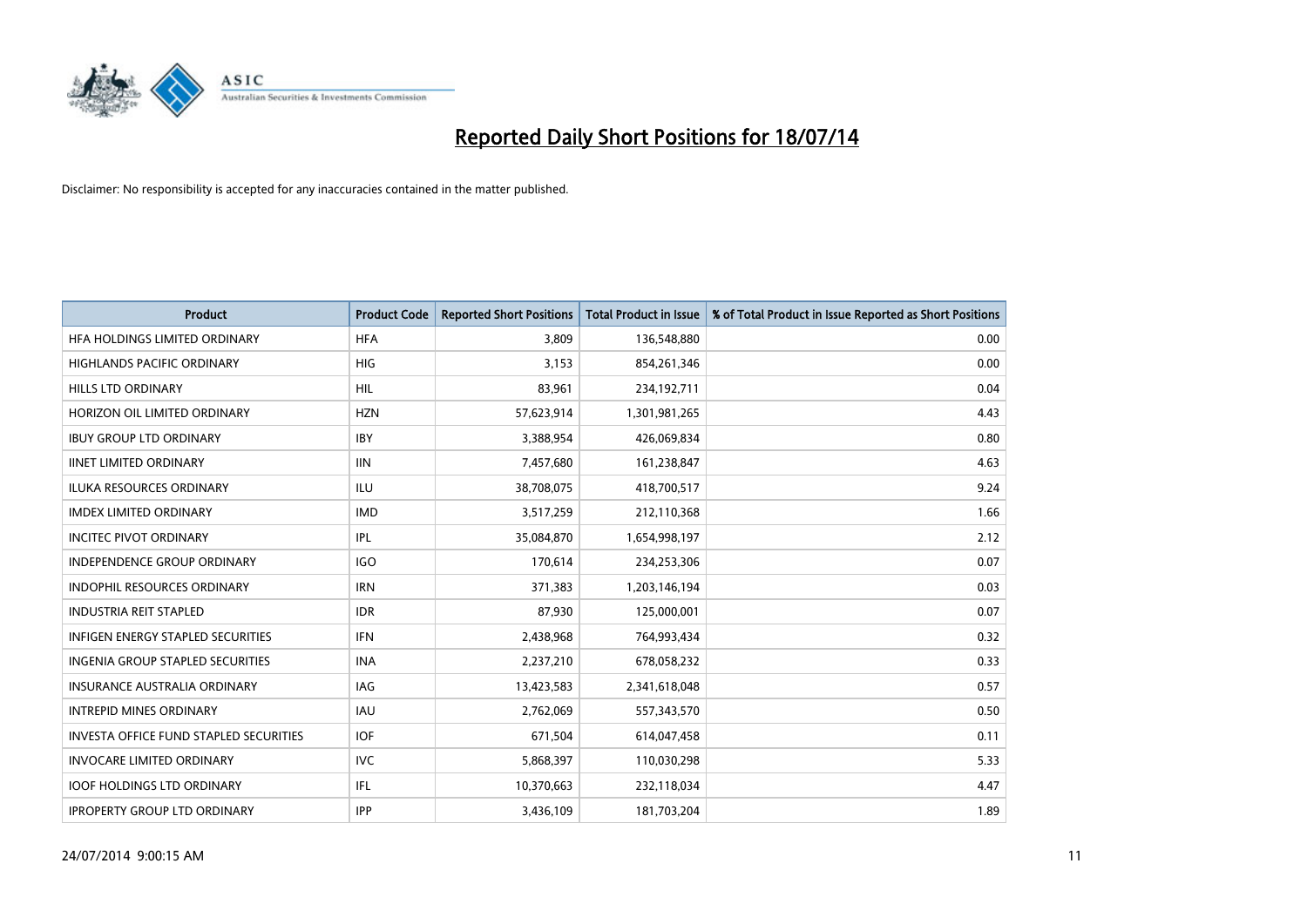

| <b>Product</b>                           | <b>Product Code</b> | <b>Reported Short Positions</b> | <b>Total Product in Issue</b> | % of Total Product in Issue Reported as Short Positions |
|------------------------------------------|---------------------|---------------------------------|-------------------------------|---------------------------------------------------------|
| <b>IRESS LIMITED ORDINARY</b>            | <b>IRE</b>          | 4,880,786                       | 159,097,319                   | 3.07                                                    |
| <b>IRON ORE HOLDINGS ORDINARY</b>        | <b>IOH</b>          | 26,197                          | 161,174,005                   | 0.02                                                    |
| <b>ISELECT LTD ORDINARY</b>              | <b>ISU</b>          | 312,903                         | 260,889,894                   | 0.12                                                    |
| <b>ISENTIA GROUP LTD ORDINARY</b>        | <b>ISD</b>          | 14,056                          | 200,000,001                   | 0.01                                                    |
| JAMES HARDIE INDUST CHESS DEPOSITARY INT | <b>IHX</b>          | 3,313,681                       | 444,867,063                   | 0.74                                                    |
| <b>JAPARA HEALTHCARE LT ORDINARY</b>     | <b>IHC</b>          | 5,562,255                       | 262,500,000                   | 2.12                                                    |
| <b>JB HI-FI LIMITED ORDINARY</b>         | <b>IBH</b>          | 13,004,551                      | 98,947,309                    | 13.14                                                   |
| KAGARA LTD ORDINARY                      | KZL                 | 4,603,460                       | 798,953,117                   | 0.58                                                    |
| KAROON GAS AUSTRALIA ORDINARY            | <b>KAR</b>          | 15,391,050                      | 255,841,581                   | 6.02                                                    |
| KATHMANDU HOLD LTD ORDINARY              | <b>KMD</b>          | 2,979,319                       | 200,633,469                   | 1.48                                                    |
| <b>KBL MINING LIMITED ORDINARY</b>       | <b>KBL</b>          | 1,820                           | 393,535,629                   | 0.00                                                    |
| KINGSGATE CONSOLID. ORDINARY             | <b>KCN</b>          | 7,104,132                       | 223,584,937                   | 3.18                                                    |
| KINGSROSE MINING LTD ORDINARY            | <b>KRM</b>          | 469,317                         | 358,611,493                   | 0.13                                                    |
| <b>KOGI IRON LTD ORDINARY</b>            | KFE                 | 70,000                          | 312,631,896                   | 0.02                                                    |
| LEIGHTON HOLDINGS ORDINARY               | LEI                 | 5,787,451                       | 338,503,563                   | 1.71                                                    |
| LEND LEASE GROUP UNIT/ORD STAPLED        | LLC                 | 4,260,132                       | 577,475,833                   | 0.74                                                    |
| LIQUEFIED NATURAL ORDINARY               | LNG                 | 6,478,110                       | 446,529,015                   | 1.45                                                    |
| <b>LOGICAMMS LIMITED ORDINARY</b>        | <b>LCM</b>          | 36,000                          | 71,178,179                    | 0.05                                                    |
| LONESTAR RESO LTD ORDINARY               | <b>LNR</b>          | 152,366                         | 752,187,211                   | 0.02                                                    |
| LYNAS CORPORATION ORDINARY               | <b>LYC</b>          | 114,341,446                     | 2,333,661,566                 | 4.90                                                    |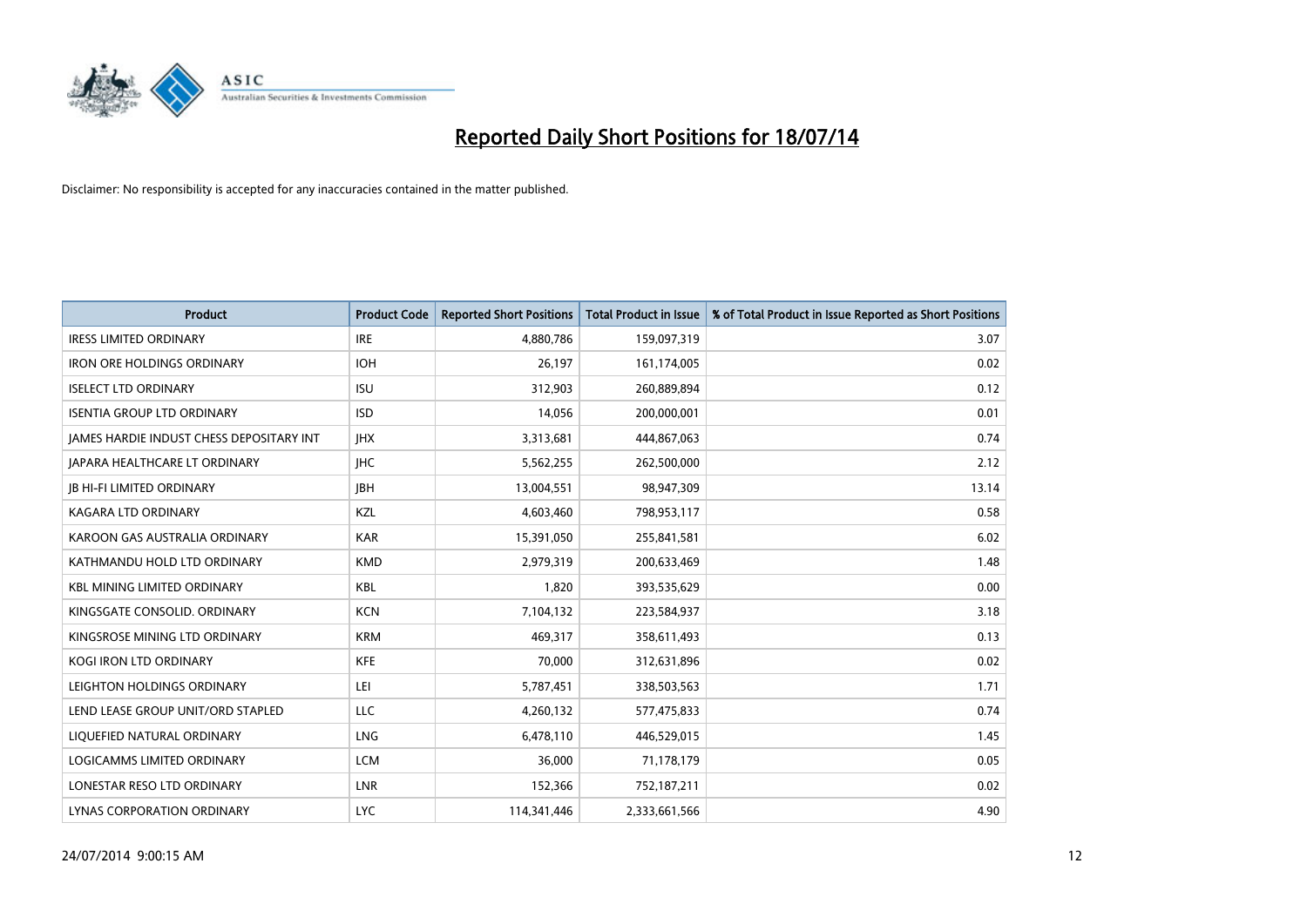

| <b>Product</b>                        | <b>Product Code</b> | <b>Reported Short Positions</b> | <b>Total Product in Issue</b> | % of Total Product in Issue Reported as Short Positions |
|---------------------------------------|---------------------|---------------------------------|-------------------------------|---------------------------------------------------------|
| <b>M2 GRP LTD ORDINARY</b>            | <b>MTU</b>          | 13,691,953                      | 180,491,516                   | 7.59                                                    |
| MACA LIMITED ORDINARY                 | <b>MLD</b>          | 788,967                         | 202,676,373                   | 0.39                                                    |
| <b>MACMAHON HOLDINGS ORDINARY</b>     | <b>MAH</b>          | 24,964                          | 1,261,699,966                 | 0.00                                                    |
| MACO ATLAS ROADS GRP ORDINARY STAPLED | <b>MQA</b>          | 3,905,204                       | 487,230,540                   | 0.80                                                    |
| MACQUARIE GROUP LTD ORDINARY          | <b>MOG</b>          | 1,439,652                       | 321,175,323                   | 0.45                                                    |
| MAGELLAN FIN GRP LTD ORDINARY         | <b>MFG</b>          | 3,977,257                       | 158,842,157                   | 2.50                                                    |
| <b>MATRIX C &amp; E LTD ORDINARY</b>  | <b>MCE</b>          | 2,681,740                       | 94,555,428                    | 2.84                                                    |
| MAVERICK DRILLING ORDINARY            | <b>MAD</b>          | 4,740,970                       | 533,885,763                   | 0.89                                                    |
| <b>MAXITRANS INDUSTRIES ORDINARY</b>  | <b>MXI</b>          | 149,908                         | 185,075,653                   | 0.08                                                    |
| MAYNE PHARMA LTD ORDINARY             | <b>MYX</b>          | 2,534,117                       | 586,651,477                   | 0.43                                                    |
| MCMILLAN SHAKESPEARE ORDINARY         | <b>MMS</b>          | 841,625                         | 74,523,965                    | 1.13                                                    |
| MCPHERSON'S LTD ORDINARY              | <b>MCP</b>          | 69,044                          | 95,434,645                    | 0.07                                                    |
| MEDUSA MINING LTD ORDINARY            | <b>MML</b>          | 5,386,133                       | 207,794,301                   | 2.59                                                    |
| MELBOURNE IT LIMITED ORDINARY         | <b>MLB</b>          | 11,022                          | 92,944,392                    | 0.01                                                    |
| <b>MERMAID MARINE ORDINARY</b>        | <b>MRM</b>          | 10,104,746                      | 366,766,098                   | 2.76                                                    |
| MESOBLAST LIMITED ORDINARY            | <b>MSB</b>          | 19,886,492                      | 321,640,094                   | 6.18                                                    |
| METALS X LIMITED ORDINARY             | <b>MLX</b>          | 1,261,399                       | 1,655,386,110                 | 0.08                                                    |
| METCASH LIMITED ORDINARY              | <b>MTS</b>          | 98,218,435                      | 888,338,048                   | 11.06                                                   |
| METMINCO LIMITED ORDINARY             | <b>MNC</b>          | 142,147                         | 1,749,543,023                 | 0.01                                                    |
| MIGHTY RIVER POWER ORDINARY           | <b>MYT</b>          | 3,805,638                       | 1,400,012,517                 | 0.27                                                    |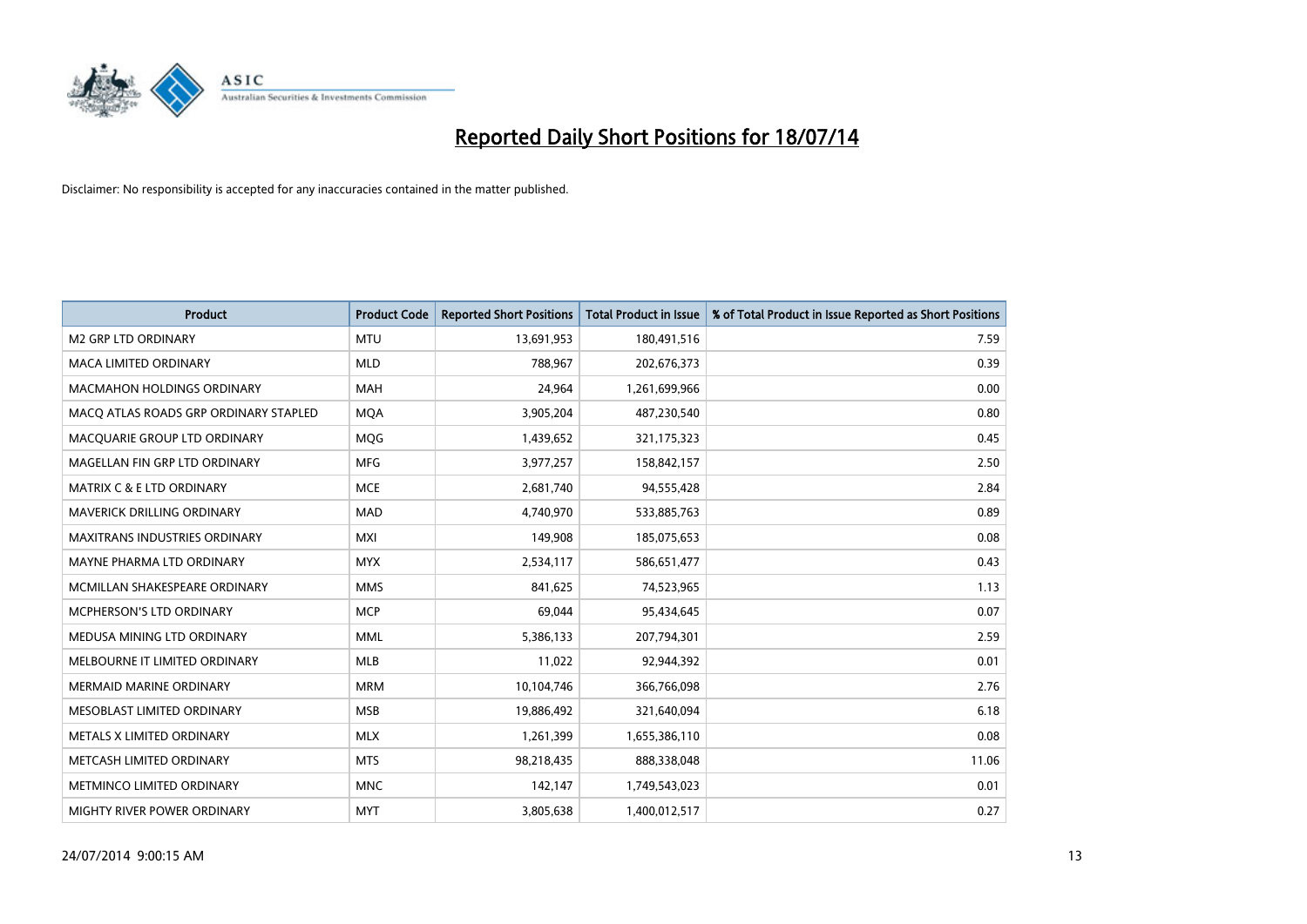

| <b>Product</b>                    | <b>Product Code</b> | <b>Reported Short Positions</b> | <b>Total Product in Issue</b> | % of Total Product in Issue Reported as Short Positions |
|-----------------------------------|---------------------|---------------------------------|-------------------------------|---------------------------------------------------------|
| MINCOR RESOURCES NL ORDINARY      | <b>MCR</b>          | 1,032,339                       | 188,208,274                   | 0.55                                                    |
| MINEMAKERS LIMITED ORDINARY       | MAK                 | 70,604                          | 247,504,006                   | 0.03                                                    |
| MINERAL DEPOSITS ORDINARY         | <b>MDL</b>          | 594,650                         | 103,538,786                   | 0.57                                                    |
| MINERAL RESOURCES. ORDINARY       | <b>MIN</b>          | 19,171,609                      | 186,556,246                   | 10.28                                                   |
| MINT WIRELESS ORDINARY            | <b>MNW</b>          | 1,243,306                       | 450,872,395                   | 0.28                                                    |
| MIRABELA NICKEL LTD ORDINARY      | <b>MBN</b>          | 179                             | 929,710,216                   | 0.00                                                    |
| MIRVAC GROUP STAPLED SECURITIES   | <b>MGR</b>          | 2,025,981                       | 3,692,279,772                 | 0.05                                                    |
| MOLOPO ENERGY LTD ORDINARY        | <b>MPO</b>          | 72,623                          | 248,705,730                   | 0.03                                                    |
| MONADELPHOUS GROUP ORDINARY       | <b>MND</b>          | 12,099,744                      | 92,679,570                    | 13.06                                                   |
| MONASH IVF GROUP LTD ORDINARY     | <b>MVF</b>          | 1,489,996                       | 231,081,089                   | 0.64                                                    |
| MORTGAGE CHOICE LTD ORDINARY      | MOC                 | 216,066                         | 123,780,387                   | 0.17                                                    |
| <b>MOUNT GIBSON IRON ORDINARY</b> | <b>MGX</b>          | 15,084,846                      | 1,090,805,085                 | 1.38                                                    |
| MULTIPLEX SITES SITES             | <b>MXUPA</b>        | 1,862                           | 4,500,000                     | 0.04                                                    |
| MYER HOLDINGS LTD ORDINARY        | <b>MYR</b>          | 74,558,194                      | 585,684,551                   | 12.73                                                   |
| <b>MYSTATE LIMITED ORDINARY</b>   | <b>MYS</b>          | 8,326                           | 87,261,995                    | 0.01                                                    |
| NANOSONICS LIMITED ORDINARY       | <b>NAN</b>          | 2,487,832                       | 264,157,826                   | 0.94                                                    |
| NATIONAL AUST. BANK ORDINARY      | <b>NAB</b>          | 6,912,928                       | 2,365,765,544                 | 0.29                                                    |
| NATIONAL STORAGE STAPLED          | <b>NSR</b>          | 534,967                         | 244,897,096                   | 0.22                                                    |
| NAVITAS LIMITED ORDINARY          | <b>NVT</b>          | 2,152,514                       | 375,712,581                   | 0.57                                                    |
| NEARMAP LTD ORDINARY              | <b>NEA</b>          | 531,966                         | 337,346,101                   | 0.16                                                    |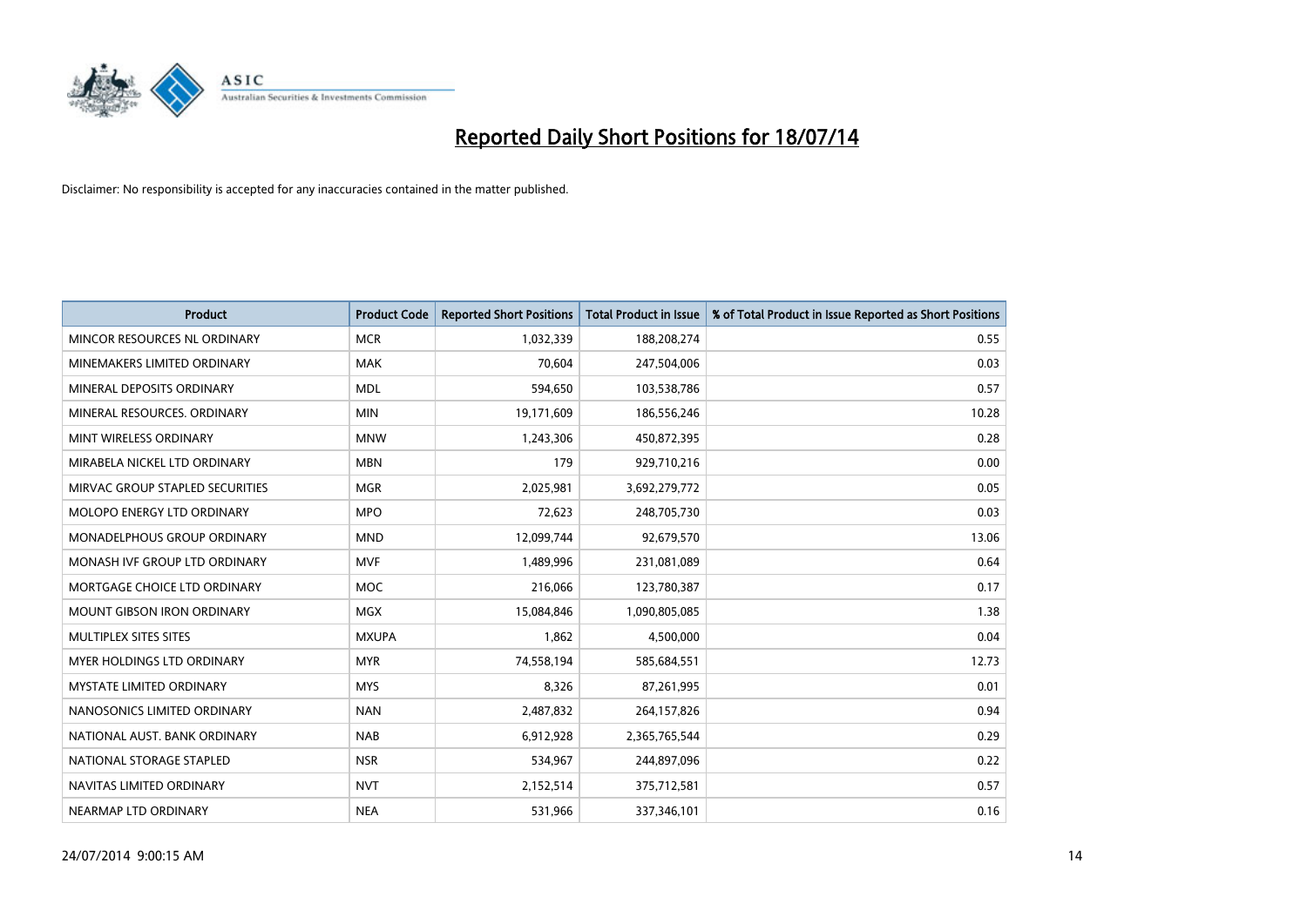

| <b>Product</b>                        | <b>Product Code</b> | <b>Reported Short Positions</b> | Total Product in Issue | % of Total Product in Issue Reported as Short Positions |
|---------------------------------------|---------------------|---------------------------------|------------------------|---------------------------------------------------------|
| NEON ENERGY LIMITED ORDINARY          | <b>NEN</b>          | 13,245                          | 553,037,848            | 0.00                                                    |
| NEUREN PHARMACEUT, ORDINARY           | <b>NEU</b>          | 225,038                         | 1,555,354,272          | 0.01                                                    |
| NEW HOPE CORPORATION ORDINARY         | <b>NHC</b>          | 1,102,332                       | 830,933,112            | 0.13                                                    |
| NEWCREST MINING ORDINARY              | <b>NCM</b>          | 14,107,447                      | 766,510,971            | 1.84                                                    |
| NEWS CORP A NON-VOTING CDI            | <b>NWSLV</b>        | 500                             | 3,103,217              | 0.02                                                    |
| NEWS CORP B VOTING CDI                | <b>NWS</b>          | 2,313,773                       | 21,214,876             | 10.91                                                   |
| NEWSAT LIMITED ORDINARY               | <b>NWT</b>          | 8,327,802                       | 612,199,841            | 1.36                                                    |
| NEXTDC LIMITED ORDINARY               | <b>NXT</b>          | 15,311,858                      | 193,154,486            | 7.93                                                    |
| NEXUS ENERGY LIMITED ORDINARY         | <b>NXS</b>          | 83,983                          | 1,330,219,459          | 0.01                                                    |
| NIB HOLDINGS LIMITED ORDINARY         | <b>NHF</b>          | 2,246,980                       | 439,004,182            | 0.51                                                    |
| NIDO PETROLEUM ORDINARY               | <b>NDO</b>          | 42,500                          | 2,049,984,302          | 0.00                                                    |
| NINE ENTERTAINMENT ORDINARY           | <b>NEC</b>          | 8,796,552                       | 940,295,023            | 0.94                                                    |
| NOBLE MINERAL RES ORDINARY            | <b>NMG</b>          | 2,365,726                       | 666,397,952            | 0.36                                                    |
| NORTHERN IRON LTD ORDINARY            | <b>NFE</b>          | 11,392                          | 484,405,314            | 0.00                                                    |
| NORTHERN STAR ORDINARY                | <b>NST</b>          | 6,709,315                       | 587,259,647            | 1.14                                                    |
| NRW HOLDINGS LIMITED ORDINARY         | <b>NWH</b>          | 10,134,229                      | 278,888,011            | 3.63                                                    |
| NUFARM LIMITED ORDINARY               | <b>NUF</b>          | 16,666,704                      | 264,021,627            | 6.31                                                    |
| NUPLEX INDUSTRIES ORDINARY            | <b>NPX</b>          | 1,000                           | 198,125,827            | 0.00                                                    |
| OCEANAGOLD CORP. CHESS DEPOSITARY INT | <b>OGC</b>          | 1,154,793                       | 301,420,186            | 0.38                                                    |
| OIL SEARCH LTD ORDINARY               | OSH                 | 8,342,856                       | 1,519,022,225          | 0.55                                                    |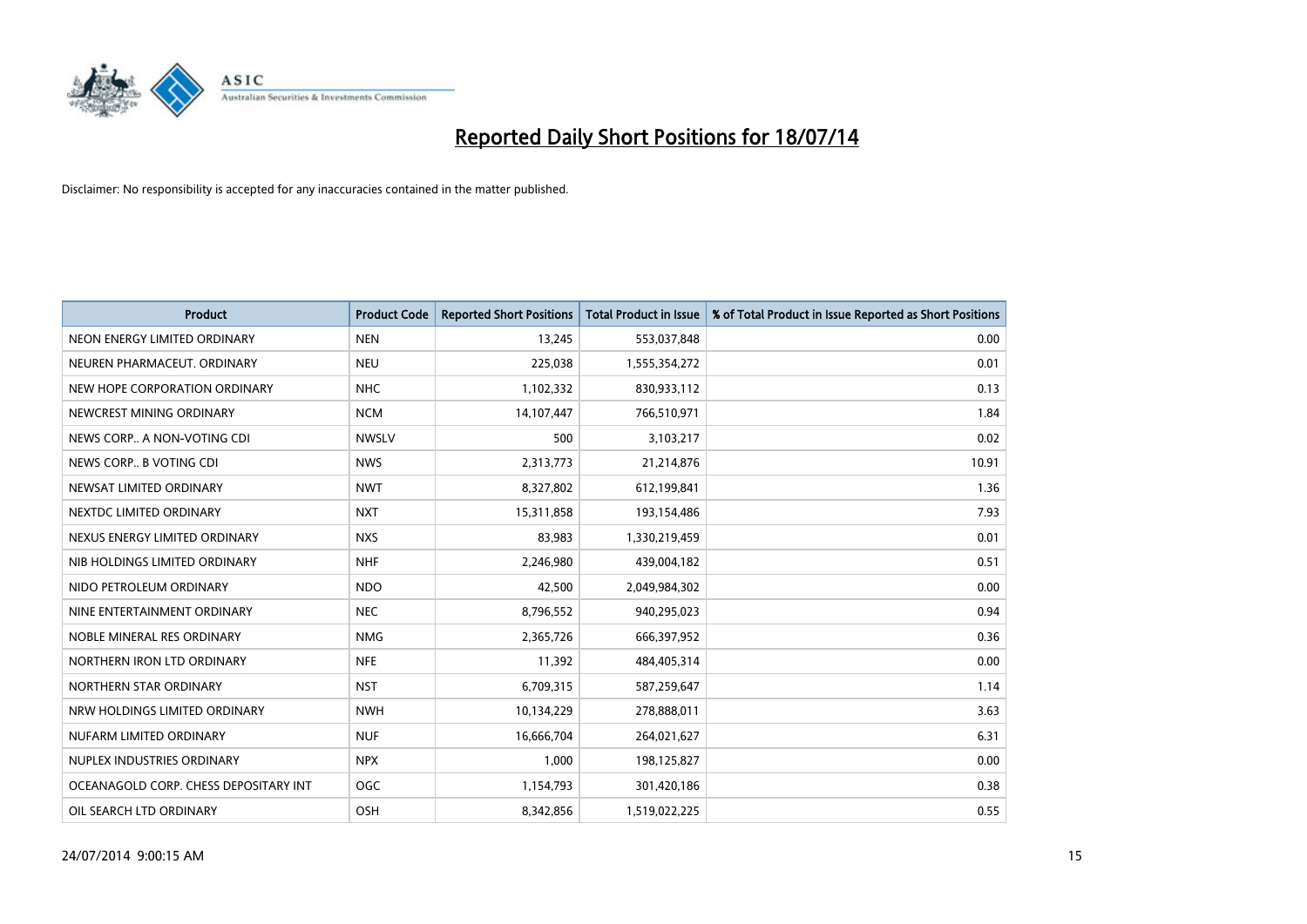

| <b>Product</b>                    | <b>Product Code</b> | <b>Reported Short Positions</b> | <b>Total Product in Issue</b> | % of Total Product in Issue Reported as Short Positions |
|-----------------------------------|---------------------|---------------------------------|-------------------------------|---------------------------------------------------------|
| OM HOLDINGS LIMITED ORDINARY      | OMH                 | 58,321                          | 733,423,337                   | 0.01                                                    |
| ORICA LIMITED ORDINARY            | ORI                 | 13,698,786                      | 372,743,291                   | 3.68                                                    |
| ORIGIN ENERGY ORDINARY            | <b>ORG</b>          | 7,206,853                       | 1,103,646,907                 | 0.65                                                    |
| OROCOBRE LIMITED ORDINARY         | <b>ORE</b>          | 2,156,205                       | 132,041,911                   | 1.63                                                    |
| ORORA LIMITED ORDINARY            | <b>ORA</b>          | 2,535,389                       | 1,206,684,923                 | 0.21                                                    |
| OROTONGROUP LIMITED ORDINARY      | ORL                 | 167,917                         | 40,880,902                    | 0.41                                                    |
| OZ MINERALS ORDINARY              | <b>OZL</b>          | 12,638,985                      | 303,470,022                   | 4.16                                                    |
| <b>OZFOREX GROUP LTD ORDINARY</b> | <b>OFX</b>          | 7,645,501                       | 240,000,000                   | 3.19                                                    |
| <b>PACIFIC BRANDS ORDINARY</b>    | <b>PBG</b>          | 18,730,441                      | 917,226,291                   | 2.04                                                    |
| PACT GROUP HLDGS LTD ORDINARY     | <b>PGH</b>          | 4,766,693                       | 294,097,961                   | 1.62                                                    |
| PALADIN ENERGY LTD ORDINARY       | <b>PDN</b>          | 107,928,309                     | 964, 367, 284                 | 11.19                                                   |
| PANAUST LIMITED ORDINARY          | <b>PNA</b>          | 113,754                         | 635,580,654                   | 0.02                                                    |
| PANORAMIC RESOURCES ORDINARY      | PAN                 | 193,532                         | 322,275,824                   | 0.06                                                    |
| PANTERRA GOLD LTD ORDINARY        | PGI                 | $\mathbf{1}$                    | 813,119,737                   | 0.00                                                    |
| PAPERLINX LIMITED ORDINARY        | <b>PPX</b>          | 44,770                          | 665, 181, 261                 | 0.01                                                    |
| PAPILLON RES LTD ORDINARY         | <b>PIR</b>          | 6,241,610                       | 352,044,210                   | 1.77                                                    |
| PEET LIMITED ORDINARY             | <b>PPC</b>          | 88,254                          | 433,389,348                   | 0.02                                                    |
| PERPETUAL LIMITED ORDINARY        | PPT                 | 1,388,821                       | 46,574,426                    | 2.98                                                    |
| PERSEUS MINING LTD ORDINARY       | PRU                 | 7,934,269                       | 526,656,401                   | 1.51                                                    |
| PHARMAXIS LTD ORDINARY            | <b>PXS</b>          | 56,509                          | 309,514,849                   | 0.02                                                    |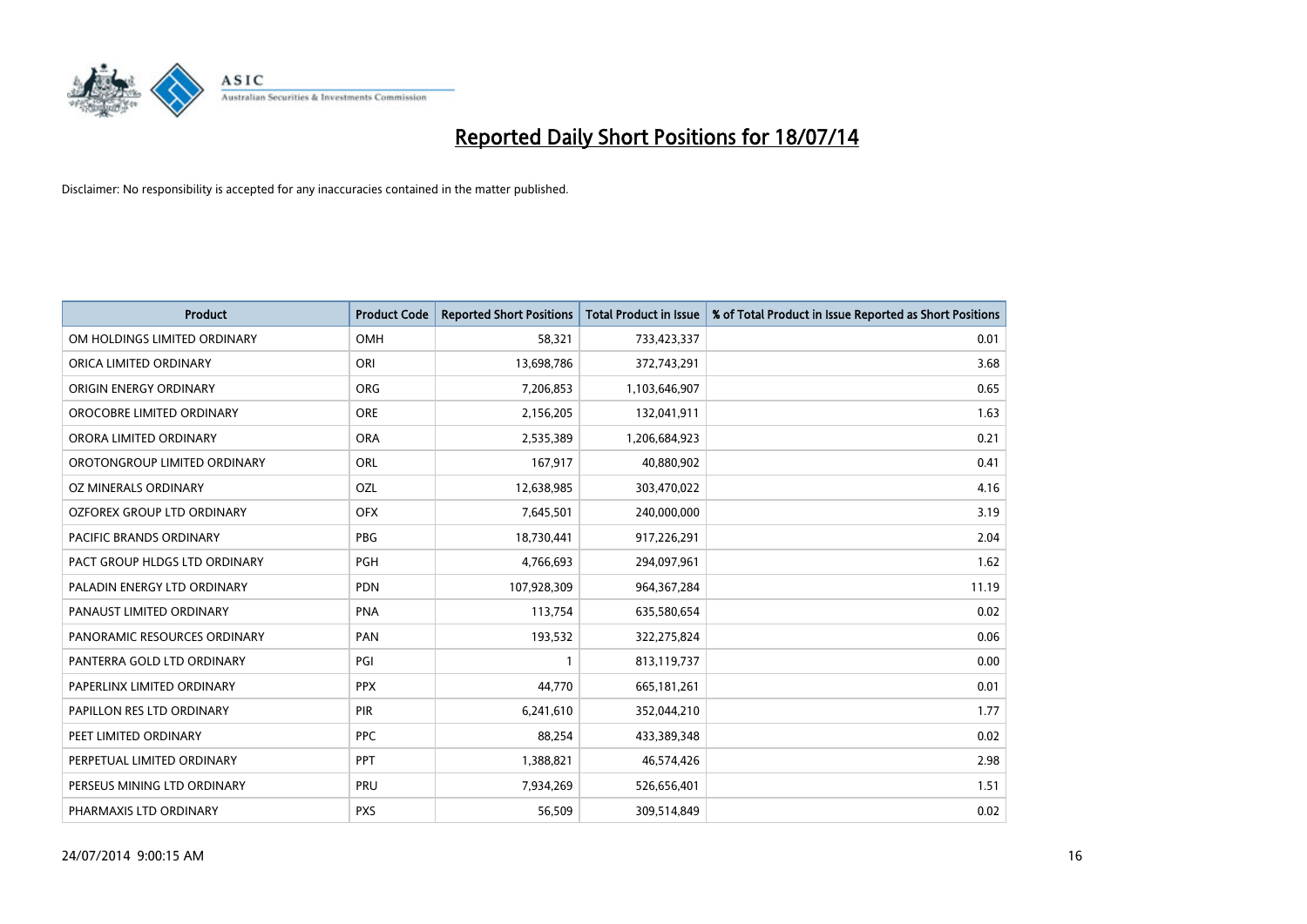

| <b>Product</b>                      | <b>Product Code</b> | <b>Reported Short Positions</b> | <b>Total Product in Issue</b> | % of Total Product in Issue Reported as Short Positions |
|-------------------------------------|---------------------|---------------------------------|-------------------------------|---------------------------------------------------------|
| PHOSPHAGENICS LTD. ORDINARY         | <b>POH</b>          | 154,518                         | 1,173,465,957                 | 0.01                                                    |
| PLATINUM ASSET ORDINARY             | <b>PTM</b>          | 1,110,744                       | 580,336,142                   | 0.19                                                    |
| PLATINUM AUSTRALIA ORDINARY         | <b>PLA</b>          | 836,127                         | 504,968,043                   | 0.17                                                    |
| PMP LIMITED ORDINARY                | <b>PMP</b>          | 1,544,399                       | 323,781,124                   | 0.48                                                    |
| PRANA BIOTECHNOLOGY ORDINARY        | <b>PBT</b>          | 4,324,885                       | 488,646,960                   | 0.89                                                    |
| PREMIER INVESTMENTS ORDINARY        | <b>PMV</b>          | 256,306                         | 155,714,874                   | 0.16                                                    |
| PRIMA BIOMED LTD ORDINARY           | <b>PRR</b>          | 132,361                         | 1,228,709,341                 | 0.01                                                    |
| PRIMARY HEALTH CARE ORDINARY        | <b>PRY</b>          | 19,042,938                      | 505,659,944                   | 3.77                                                    |
| PRIME MEDIA GRP LTD ORDINARY        | PRT                 | 1,744,848                       | 366,330,303                   | 0.48                                                    |
| PROGRAMMED ORDINARY                 | <b>PRG</b>          | 116,412                         | 118,253,992                   | 0.10                                                    |
| <b>QANTAS AIRWAYS ORDINARY</b>      | QAN                 | 80,342,279                      | 2,196,330,250                 | 3.66                                                    |
| <b>OBE INSURANCE GROUP ORDINARY</b> | OBE                 | 10,662,561                      | 1,277,602,695                 | 0.83                                                    |
| ORXPHARMA LTD ORDINARY              | <b>ORX</b>          | 30,000                          | 164,190,969                   | 0.02                                                    |
| <b>QUBE HOLDINGS LTD ORDINARY</b>   | <b>QUB</b>          | 20,524,261                      | 1,051,172,929                 | 1.95                                                    |
| RAMELIUS RESOURCES ORDINARY         | <b>RMS</b>          | 160                             | 398,048,073                   | 0.00                                                    |
| RAMSAY HEALTH CARE ORDINARY         | <b>RHC</b>          | 1,406,775                       | 202,081,252                   | 0.70                                                    |
| RCG CORPORATION LTD ORDINARY        | <b>RCG</b>          | 3,877                           | 263,808,625                   | 0.00                                                    |
| <b>RCR TOMLINSON ORDINARY</b>       | <b>RCR</b>          | 579,912                         | 136,989,238                   | 0.42                                                    |
| <b>REA GROUP ORDINARY</b>           | <b>REA</b>          | 1,363,246                       | 131,714,699                   | 1.03                                                    |
| RECALL HOLDINGS LTD ORDINARY        | <b>REC</b>          | 6,569,871                       | 312,903,583                   | 2.10                                                    |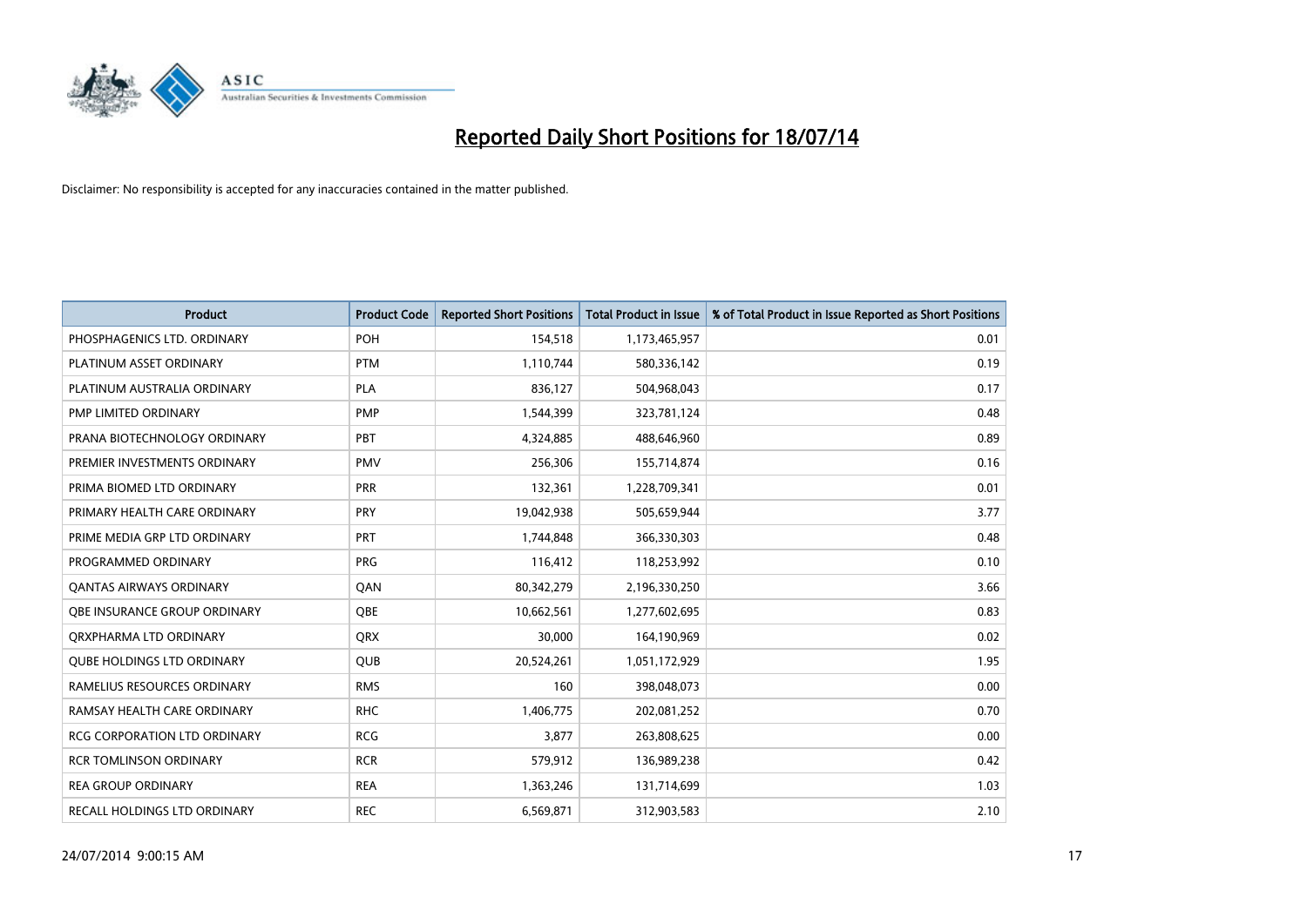

| <b>Product</b>                      | <b>Product Code</b> | <b>Reported Short Positions</b> | <b>Total Product in Issue</b> | % of Total Product in Issue Reported as Short Positions |
|-------------------------------------|---------------------|---------------------------------|-------------------------------|---------------------------------------------------------|
| <b>RECKON LIMITED ORDINARY</b>      | <b>RKN</b>          | 1,150,728                       | 126,913,066                   | 0.91                                                    |
| <b>RED 5 LIMITED ORDINARY</b>       | <b>RED</b>          | 174,740                         | 759,451,008                   | 0.02                                                    |
| <b>RED FORK ENERGY ORDINARY</b>     | <b>RFE</b>          | 701,452                         | 501,051,719                   | 0.14                                                    |
| RED METAL LIMITED ORDINARY          | <b>RDM</b>          | 172,122                         | 144,771,919                   | 0.12                                                    |
| REDBANK ENERGY LTD ORDINARY         | <b>AEI</b>          | 13                              | 786,287                       | 0.00                                                    |
| REED RESOURCES LTD ORDINARY         | <b>RDR</b>          | 2,000                           | 523,453,895                   | 0.00                                                    |
| REGIS RESOURCES ORDINARY            | <b>RRL</b>          | 33,866,390                      | 499,744,095                   | 6.78                                                    |
| RESMED INC CDI 10:1                 | <b>RMD</b>          | 39,065,404                      | 1,402,915,440                 | 2.78                                                    |
| <b>RESOLUTE MINING ORDINARY</b>     | <b>RSG</b>          | 6,251,337                       | 641,189,223                   | 0.97                                                    |
| <b>RESOURCE GENERATION ORDINARY</b> | <b>RES</b>          | 1,220                           | 581,380,338                   | 0.00                                                    |
| RETAIL FOOD GROUP ORDINARY          | <b>RFG</b>          | 6,747,754                       | 144,868,508                   | 4.66                                                    |
| REX MINERALS LIMITED ORDINARY       | <b>RXM</b>          | 620,672                         | 220,519,784                   | 0.28                                                    |
| RIO TINTO LIMITED ORDINARY          | <b>RIO</b>          | 3,890,312                       | 435,758,720                   | 0.89                                                    |
| ROBUST RESOURCES ORDINARY           | <b>ROL</b>          | $\mathbf{1}$                    | 195,369,627                   | 0.00                                                    |
| ROC OIL COMPANY ORDINARY            | <b>ROC</b>          | 2,418,879                       | 687,618,400                   | 0.35                                                    |
| ROYAL WOLF HOLDINGS ORDINARY        | <b>RWH</b>          | 213,108                         | 100,387,052                   | 0.21                                                    |
| RURALCO HOLDINGS ORDINARY           | <b>RHL</b>          | 3,658                           | 77,291,069                    | 0.00                                                    |
| SAI GLOBAL LIMITED ORDINARY         | SAI                 | 422,845                         | 210,918,332                   | 0.20                                                    |
| SALMAT LIMITED ORDINARY             | <b>SLM</b>          | 54                              | 159,812,799                   | 0.00                                                    |
| SAMSON OIL & GAS LTD ORDINARY       | SSN                 | 20,376,960                      | 2,837,756,933                 | 0.72                                                    |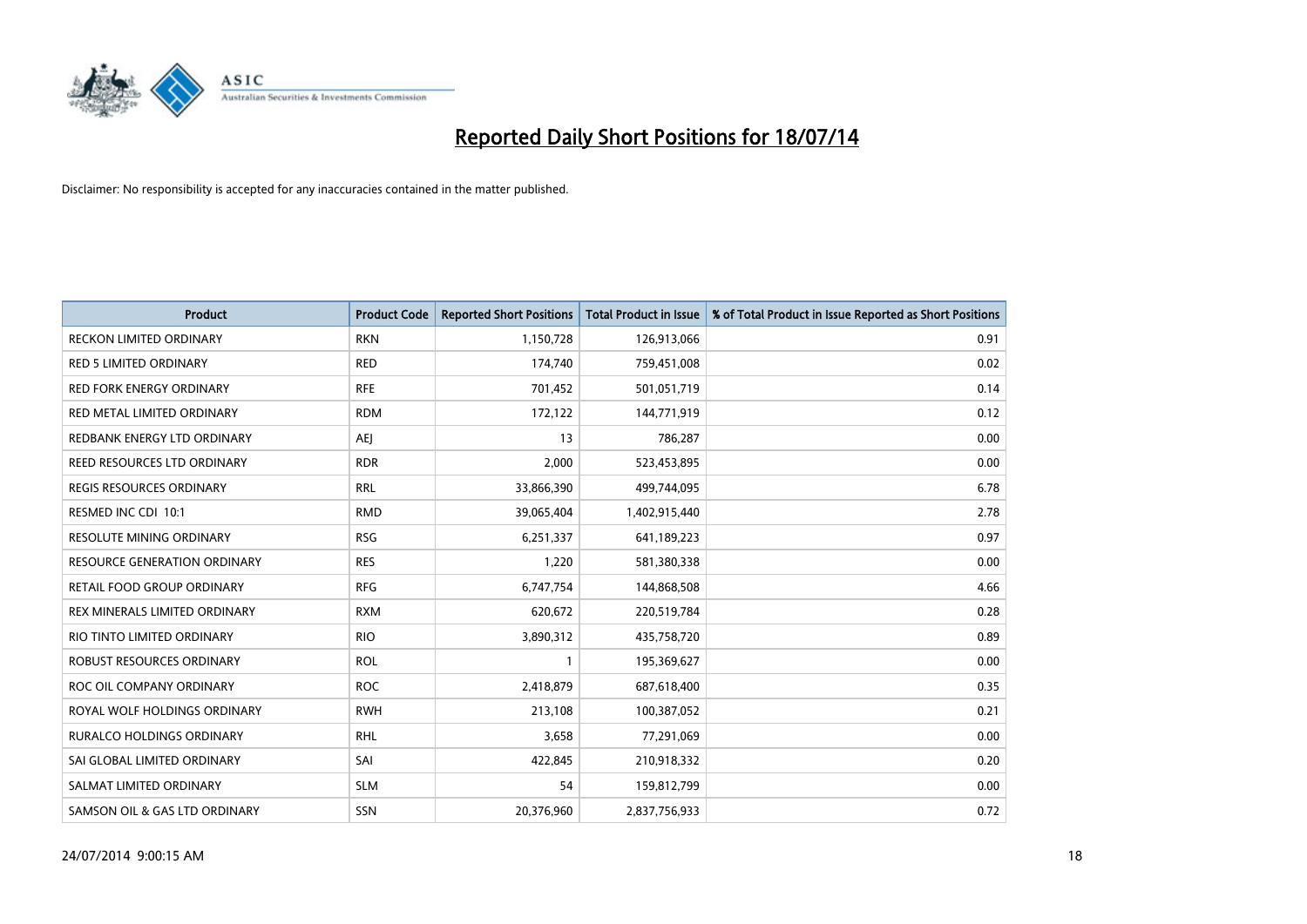

| <b>Product</b>                           | <b>Product Code</b> | <b>Reported Short Positions</b> | <b>Total Product in Issue</b> | % of Total Product in Issue Reported as Short Positions |
|------------------------------------------|---------------------|---------------------------------|-------------------------------|---------------------------------------------------------|
| SANDFIRE RESOURCES ORDINARY              | <b>SFR</b>          | 1,664,699                       | 155,640,968                   | 1.07                                                    |
| <b>SANTOS LTD ORDINARY</b>               | <b>STO</b>          | 5,479,892                       | 976,597,202                   | 0.56                                                    |
| SARACEN MINERAL ORDINARY                 | <b>SAR</b>          | 1,292,324                       | 792,784,738                   | 0.16                                                    |
| SCA PROPERTY GROUP STAPLED SECURITIES    | SCP                 | 32,823,151                      | 648,628,320                   | 5.06                                                    |
| <b>SCENTRE GRP STAPLED</b>               | <b>SCG</b>          | 9,430,495                       | 5,324,296,678                 | 0.18                                                    |
| SEDGMAN LIMITED ORDINARY                 | <b>SDM</b>          | 1,823,945                       | 227,059,277                   | 0.80                                                    |
| SEEK LIMITED ORDINARY                    | <b>SEK</b>          | 9,927,443                       | 340,459,756                   | 2.92                                                    |
| SELECT HARVESTS ORDINARY                 | SHV                 | 365,597                         | 57,999,427                    | 0.63                                                    |
| SENEX ENERGY LIMITED ORDINARY            | <b>SXY</b>          | 5,652,897                       | 1,147,010,917                 | 0.49                                                    |
| SERVCORP LIMITED ORDINARY                | SRV                 | 3,776                           | 98,432,275                    | 0.00                                                    |
| SERVICE STREAM ORDINARY                  | <b>SSM</b>          | 30                              | 386,389,873                   | 0.00                                                    |
| SEVEN GROUP HOLDINGS ORDINARY            | <b>SVW</b>          | 384,416                         | 302,691,886                   | 0.13                                                    |
| SEVEN WEST MEDIA LTD ORDINARY            | <b>SWM</b>          | 6,208,124                       | 999,160,872                   | 0.62                                                    |
| SFG AUSTRALIA LTD ORDINARY               | <b>SFW</b>          | 2,094,536                       | 734,874,200                   | 0.29                                                    |
| SIGMA PHARMACEUTICAL ORDINARY            | <b>SIP</b>          | 19,145,552                      | 1,112,511,644                 | 1.72                                                    |
| SILEX SYSTEMS ORDINARY                   | <b>SLX</b>          | 3,336,908                       | 170,440,771                   | 1.96                                                    |
| SILVER CHEF LIMITED ORDINARY             | SIV                 | 82,637                          | 29,469,492                    | 0.28                                                    |
| SILVER LAKE RESOURCE ORDINARY            | <b>SLR</b>          | 15,162,151                      | 503,233,971                   | 3.01                                                    |
| SIMS METAL MGMT LTD ORDINARY             | SGM                 | 9,704,303                       | 204,604,433                   | 4.74                                                    |
| SINGAPORE TELECOMM. CHESS DEPOSITARY INT | SGT                 | 8,005,740                       | 116,807,316                   | 6.85                                                    |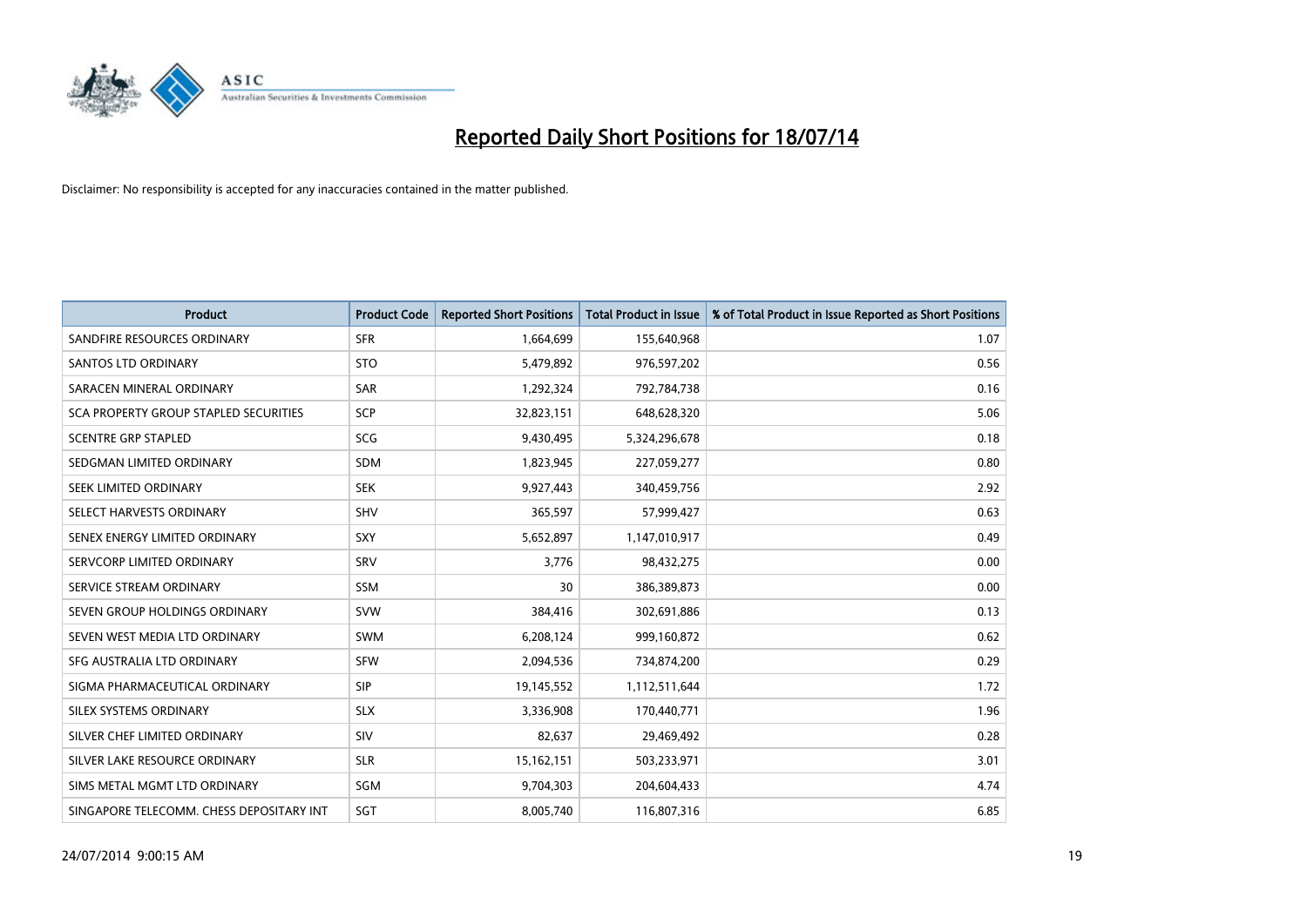

| <b>Product</b>                           | <b>Product Code</b> | <b>Reported Short Positions</b> | <b>Total Product in Issue</b> | % of Total Product in Issue Reported as Short Positions |
|------------------------------------------|---------------------|---------------------------------|-------------------------------|---------------------------------------------------------|
| SINO GAS ENERGY ORDINARY                 | <b>SEH</b>          | 3,735,388                       | 1,530,457,040                 | 0.24                                                    |
| SIRIUS RESOURCES NL ORDINARY             | <b>SIR</b>          | 11,687,276                      | 262,044,586                   | 4.46                                                    |
| SIRTEX MEDICAL ORDINARY                  | <b>SRX</b>          | 78,397                          | 56,488,419                    | 0.14                                                    |
| SKILLED GROUP LTD ORDINARY               | <b>SKE</b>          | 2,475,578                       | 235,254,496                   | 1.05                                                    |
| <b>SKY NETWORK ORDINARY</b>              | <b>SKT</b>          | 182,953                         | 389,139,785                   | 0.05                                                    |
| SKYCITY ENT GRP LTD ORDINARY             | <b>SKC</b>          | 6,967,885                       | 582,088,094                   | 1.20                                                    |
| <b>SLATER &amp; GORDON ORDINARY</b>      | <b>SGH</b>          | 6,503,285                       | 204,338,625                   | 3.18                                                    |
| SMS MANAGEMENT, ORDINARY                 | <b>SMX</b>          | 2,583,014                       | 69,394,537                    | 3.72                                                    |
| SONIC HEALTHCARE ORDINARY                | SHL                 | 3,066,980                       | 400,811,556                   | 0.77                                                    |
| SOUL PATTINSON (W.H) ORDINARY            | SOL                 | 13,042                          | 239,395,320                   | 0.01                                                    |
| SP AUSNET STAPLED SECURITIES             | SPN                 | 33,190,600                      | 3,425,244,162                 | 0.97                                                    |
| SPARK INFRASTRUCTURE STAPLED US PROHIBT. | SKI                 | 19,180,967                      | 1,466,360,128                 | 1.31                                                    |
| SPDR 200 FUND ETF UNITS                  | <b>STW</b>          | 10,035                          | 46,146,865                    | 0.02                                                    |
| SPECIALTY FASHION ORDINARY               | <b>SFH</b>          | 802                             | 192,236,121                   | 0.00                                                    |
| SPOTLESS GRP HLD LTD ORDINARY            | <b>SPO</b>          | 13,459,126                      | 1,098,290,178                 | 1.23                                                    |
| ST BARBARA LIMITED ORDINARY              | SBM                 | 13,687,123                      | 488,074,077                   | 2.80                                                    |
| STARPHARMA HOLDINGS ORDINARY             | SPL                 | 14,244,662                      | 285,109,680                   | 5.00                                                    |
| STEADFAST GROUP LTD ORDINARY             | <b>SDF</b>          | 4,179,298                       | 501,638,307                   | 0.83                                                    |
| STH CRS ELECT ENGNR ORDINARY             | <b>SXE</b>          | 13,433                          | 161,523,130                   | 0.01                                                    |
| STHN CROSS MEDIA ORDINARY                | <b>SXL</b>          | 40,197,273                      | 705,246,986                   | 5.70                                                    |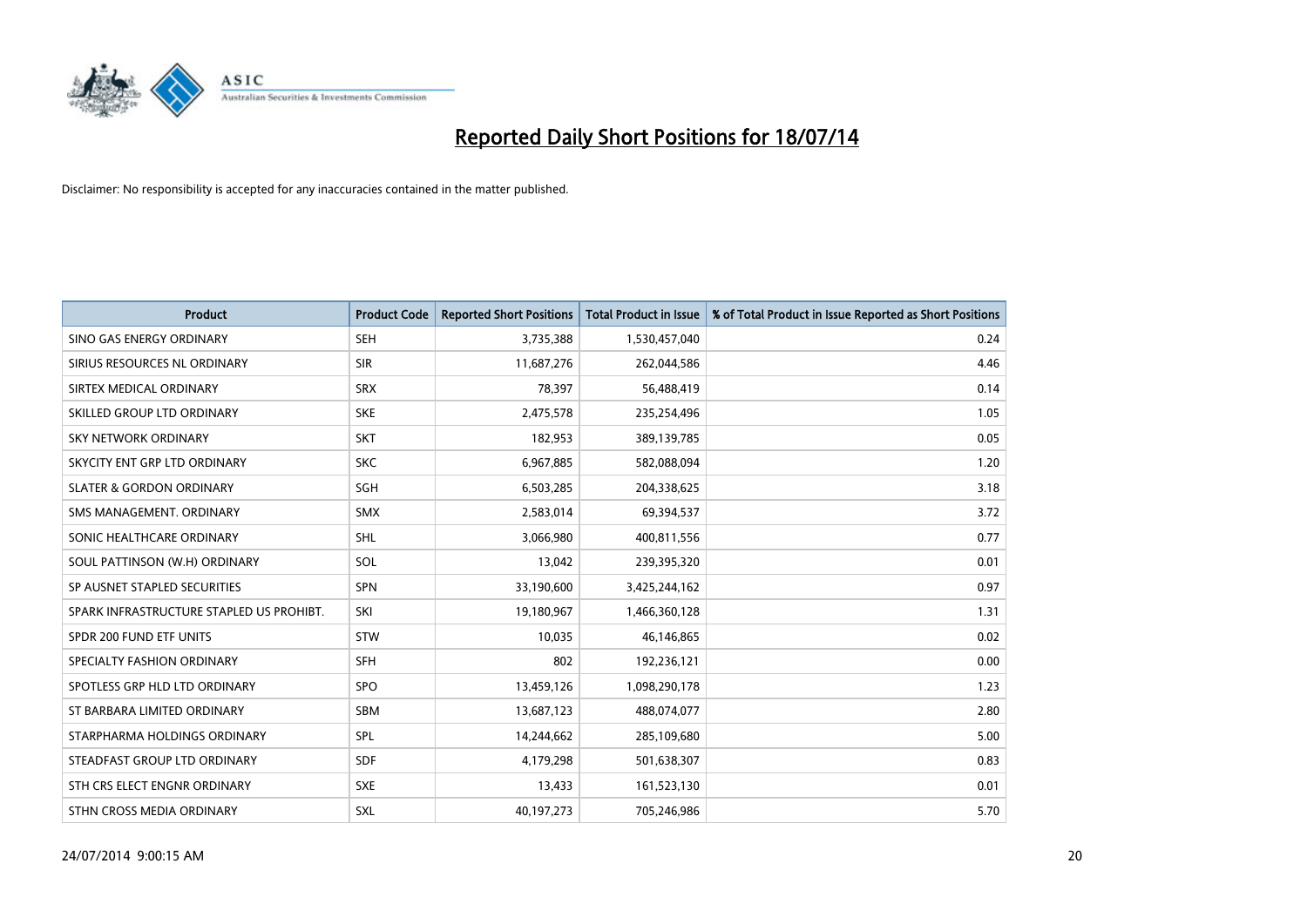

| <b>Product</b>                       | <b>Product Code</b> | <b>Reported Short Positions</b> | <b>Total Product in Issue</b> | % of Total Product in Issue Reported as Short Positions |
|--------------------------------------|---------------------|---------------------------------|-------------------------------|---------------------------------------------------------|
| STOCKLAND UNITS/ORD STAPLED          | SGP                 | 19,848,067                      | 2,326,978,560                 | 0.85                                                    |
| STRAITS RES LTD. ORDINARY            | <b>SRO</b>          | 28,747                          | 1,217,730,293                 | 0.00                                                    |
| STRIKE ENERGY LTD ORDINARY           | <b>STX</b>          | 4.000                           | 833,330,946                   | 0.00                                                    |
| <b>STW COMMUNICATIONS ORDINARY</b>   | SGN                 | 2,833,805                       | 403,828,512                   | 0.70                                                    |
| SUNCORP GROUP LTD ORDINARY           | <b>SUN</b>          | 9,937,796                       | 1,286,600,980                 | 0.77                                                    |
| SUNDANCE ENERGY ORDINARY             | <b>SEA</b>          | 8,369,886                       | 548,714,663                   | 1.53                                                    |
| SUNDANCE RESOURCES ORDINARY          | <b>SDL</b>          | 75,687,796                      | 3,082,028,456                 | 2.46                                                    |
| SUNLAND GROUP LTD ORDINARY           | <b>SDG</b>          | 484,836                         | 181,710,087                   | 0.27                                                    |
| SUPER RET REP LTD ORDINARY           | <b>SUL</b>          | 6,299,152                       | 196,731,620                   | 3.20                                                    |
| SYD AIRPORT STAPLED US PROHIBIT.     | SYD                 | 16,868,938                      | 2,216,216,041                 | 0.76                                                    |
| SYRAH RESOURCES ORDINARY             | <b>SYR</b>          | 5,868,531                       | 162,580,614                   | 3.61                                                    |
| <b>TABCORP HOLDINGS LTD ORDINARY</b> | <b>TAH</b>          | 15,782,671                      | 762,954,019                   | 2.07                                                    |
| TAP OIL LIMITED ORDINARY             | <b>TAP</b>          | 8,184                           | 243,150,627                   | 0.00                                                    |
| TASSAL GROUP LIMITED ORDINARY        | <b>TGR</b>          | 553,827                         | 146,507,029                   | 0.38                                                    |
| <b>TATTS GROUP LTD ORDINARY</b>      | <b>TTS</b>          | 24,518,603                      | 1,434,447,341                 | 1.71                                                    |
| TECHNOLOGY ONE ORDINARY              | <b>TNE</b>          | 4,600                           | 308,706,455                   | 0.00                                                    |
| TELECOM CORPORATION ORDINARY         | <b>TEL</b>          | 7,931,579                       | 1,828,530,844                 | 0.43                                                    |
| TELSTRA CORPORATION. ORDINARY        | <b>TLS</b>          | 38,301,995                      | 12,443,074,357                | 0.31                                                    |
| TEN NETWORK HOLDINGS ORDINARY        | <b>TEN</b>          | 168,918,373                     | 2,630,984,596                 | 6.42                                                    |
| TERANGA GOLD CORP CDI 1:1            | <b>TGZ</b>          | 702                             | 82,371,687                    | 0.00                                                    |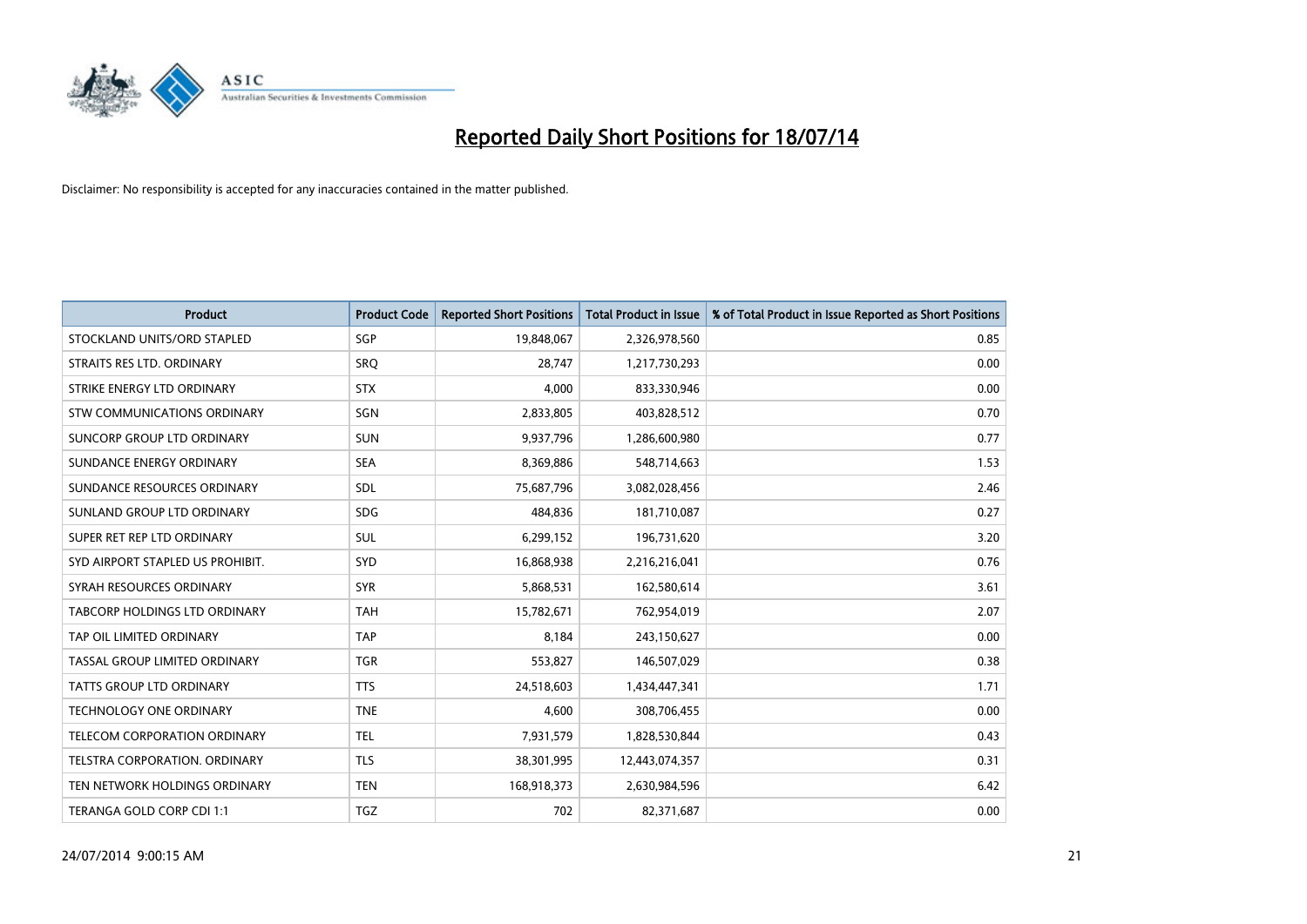

| <b>Product</b>                       | <b>Product Code</b> | <b>Reported Short Positions</b> | <b>Total Product in Issue</b> | % of Total Product in Issue Reported as Short Positions |
|--------------------------------------|---------------------|---------------------------------|-------------------------------|---------------------------------------------------------|
| TFS CORPORATION LTD ORDINARY         | <b>TFC</b>          | 1,742,253                       | 324,157,408                   | 0.54                                                    |
| THE PAS GROUP LTD ORDINARY           | <b>PGR</b>          | 609,390                         | 136,690,860                   | 0.45                                                    |
| THE REJECT SHOP ORDINARY             | <b>TRS</b>          | 3,283,418                       | 28,844,648                    | 11.38                                                   |
| THORN GROUP LIMITED ORDINARY         | <b>TGA</b>          | 3,523                           | 149,494,813                   | 0.00                                                    |
| <b>TIGER RESOURCES ORDINARY</b>      | <b>TGS</b>          | 2,030,728                       | 898,784,227                   | 0.23                                                    |
| TITAN ENERGY SERVICE ORDINARY        | <b>TTN</b>          | 20,000                          | 50,585,915                    | 0.04                                                    |
| TOLL HOLDINGS LTD ORDINARY           | <b>TOL</b>          | 27,314,639                      | 717,133,875                   | 3.81                                                    |
| TOX FREE SOLUTIONS ORDINARY          | <b>TOX</b>          | 3,812,711                       | 133,752,359                   | 2.85                                                    |
| TPG TELECOM LIMITED ORDINARY         | <b>TPM</b>          | 11,468,258                      | 793,808,141                   | 1.44                                                    |
| <b>TRADE ME GROUP ORDINARY</b>       | <b>TME</b>          | 2,772,113                       | 396,584,956                   | 0.70                                                    |
| TRANSFIELD SERVICES ORDINARY         | <b>TSE</b>          | 28,358,949                      | 512,457,716                   | 5.53                                                    |
| TRANSPACIFIC INDUST, ORDINARY        | <b>TPI</b>          | 1,202,156                       | 1,579,472,080                 | 0.08                                                    |
| TRANSURBAN GROUP TRIPLE STAPLED SEC. | <b>TCL</b>          | 13,430,916                      | 1,896,384,069                 | 0.71                                                    |
| <b>TREASURY GROUP ORDINARY</b>       | <b>TRG</b>          | 94,775                          | 23,070,755                    | 0.41                                                    |
| TREASURY WINE ESTATE ORDINARY        | <b>TWE</b>          | 26,140,755                      | 649,427,560                   | 4.03                                                    |
| TROY RESOURCES LTD ORDINARY          | <b>TRY</b>          | 1,056,559                       | 195,034,997                   | 0.54                                                    |
| UGL LIMITED ORDINARY                 | UGL                 | 17,801,851                      | 166,511,240                   | 10.69                                                   |
| UNILIFE CORPORATION CDI 6:1          | <b>UNS</b>          | 120,000                         | 268,300,092                   | 0.04                                                    |
| UXC LIMITED ORDINARY                 | <b>UXC</b>          | 3,072,170                       | 322,477,434                   | 0.95                                                    |
| <b>VEDA GROUP LTD ORDINARY</b>       | <b>VED</b>          | 16,365,908                      | 842,055,406                   | 1.94                                                    |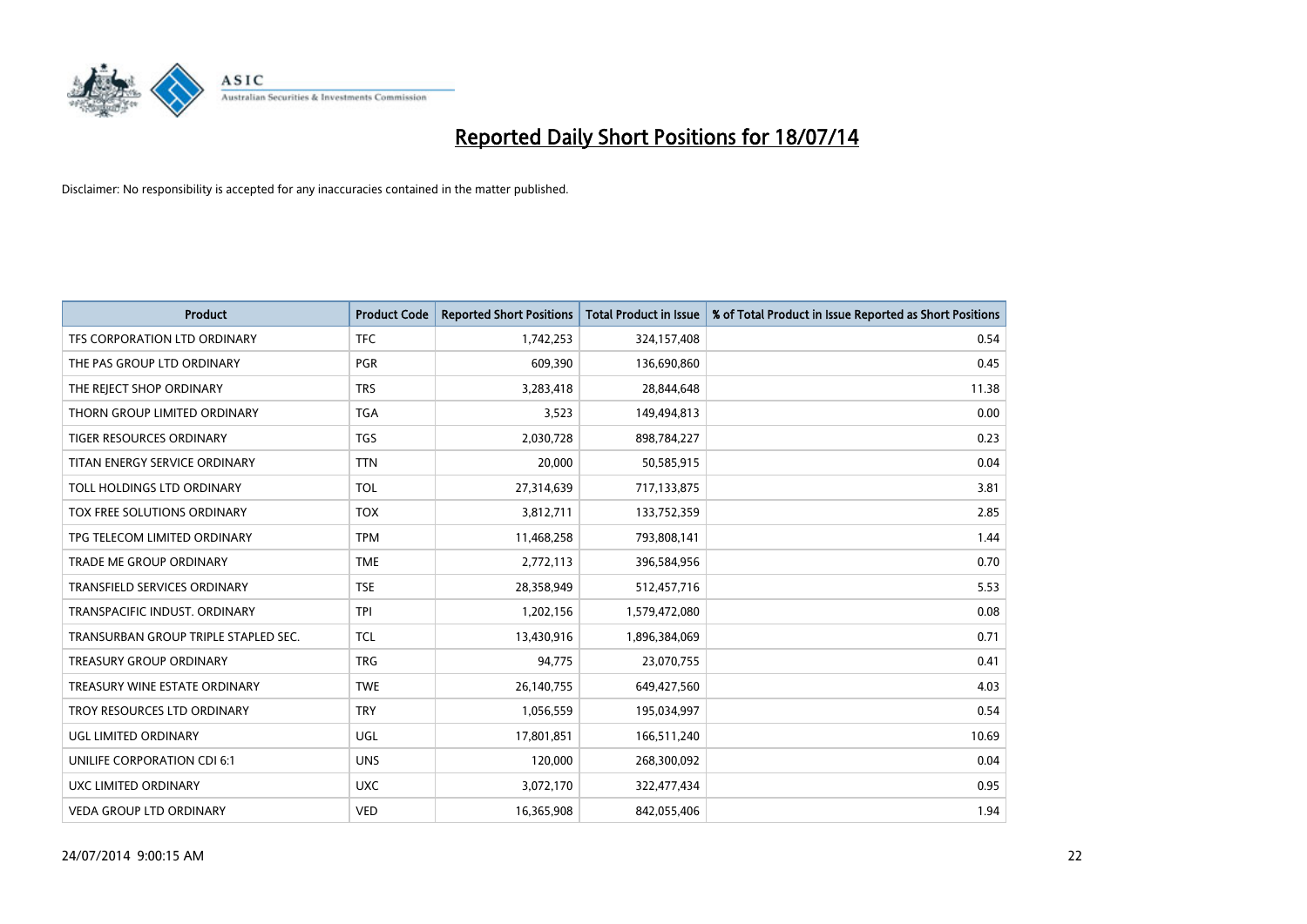

| <b>Product</b>                       | <b>Product Code</b> | <b>Reported Short Positions</b> | <b>Total Product in Issue</b> | % of Total Product in Issue Reported as Short Positions |
|--------------------------------------|---------------------|---------------------------------|-------------------------------|---------------------------------------------------------|
| <b>VILLAGE ROADSHOW LTD ORDINARY</b> | <b>VRL</b>          | 985,073                         | 159,504,142                   | 0.62                                                    |
| <b>VIRGIN AUS HLDG LTD ORDINARY</b>  | <b>VAH</b>          | 55,114,046                      | 3,514,825,734                 | 1.57                                                    |
| <b>VIRTUS HEALTH LTD ORDINARY</b>    | <b>VRT</b>          | 4,487,992                       | 79,722,678                    | 5.63                                                    |
| <b>VOCATION LTD ORDINARY</b>         | <b>VET</b>          | 11,817,709                      | 202,899,894                   | 5.82                                                    |
| <b>VOCUS COMMS LTD ORDINARY</b>      | <b>VOC</b>          | 316,701                         | 92,937,334                    | 0.34                                                    |
| WARRNAMBOOL CHEESE ORDINARY          | <b>WCB</b>          | 5,038                           | 56,098,797                    | 0.01                                                    |
| <b>WATPAC LIMITED ORDINARY</b>       | <b>WTP</b>          | 2,615                           | 186,489,922                   | 0.00                                                    |
| WEBJET LIMITED ORDINARY              | <b>WEB</b>          | 1,212,063                       | 79,397,959                    | 1.53                                                    |
| <b>WESFARMERS LIMITED ORDINARY</b>   | <b>WES</b>          | 6,391,309                       | 1,143,274,951                 | 0.56                                                    |
| <b>WESTERN AREAS LTD ORDINARY</b>    | <b>WSA</b>          | 15,971,296                      | 232,310,014                   | 6.87                                                    |
| WESTERN DESERT RES. ORDINARY         | <b>WDR</b>          | 6,051,979                       | 620,049,919                   | 0.98                                                    |
| WESTERN DESERT RES. RIGHTS 31-MAR-14 | <b>WDRR</b>         | 17,835                          | 120,009,662                   | 0.01                                                    |
| <b>WESTFIELD CORP STAPLED</b>        | <b>WFD</b>          | 5,360,791                       | 2,078,089,686                 | 0.26                                                    |
| WESTFIELD GROUP ORD/UNIT STAPLED SEC | <b>WDC</b>          | 1,859,597                       | 2,078,089,686                 | 0.09                                                    |
| WESTFIELD RETAIL TST UNIT STAPLED    | <b>WRT</b>          | 74,483                          | 2,979,214,029                 | 0.00                                                    |
| <b>WESTPAC BANKING CORP ORDINARY</b> | <b>WBC</b>          | 18,852,192                      | 3,109,048,309                 | 0.61                                                    |
| WHITEHAVEN COAL ORDINARY             | <b>WHC</b>          | 76,507,110                      | 1,025,760,027                 | 7.46                                                    |
| WOODSIDE PETROLEUM ORDINARY          | <b>WPL</b>          | 3,514,529                       | 823,910,657                   | 0.43                                                    |
| WOOLWORTHS LIMITED ORDINARY          | <b>WOW</b>          | 10,620,917                      | 1,259,821,402                 | 0.84                                                    |
| WORLEYPARSONS LTD ORDINARY           | <b>WOR</b>          | 6,517,203                       | 243,511,593                   | 2.68                                                    |